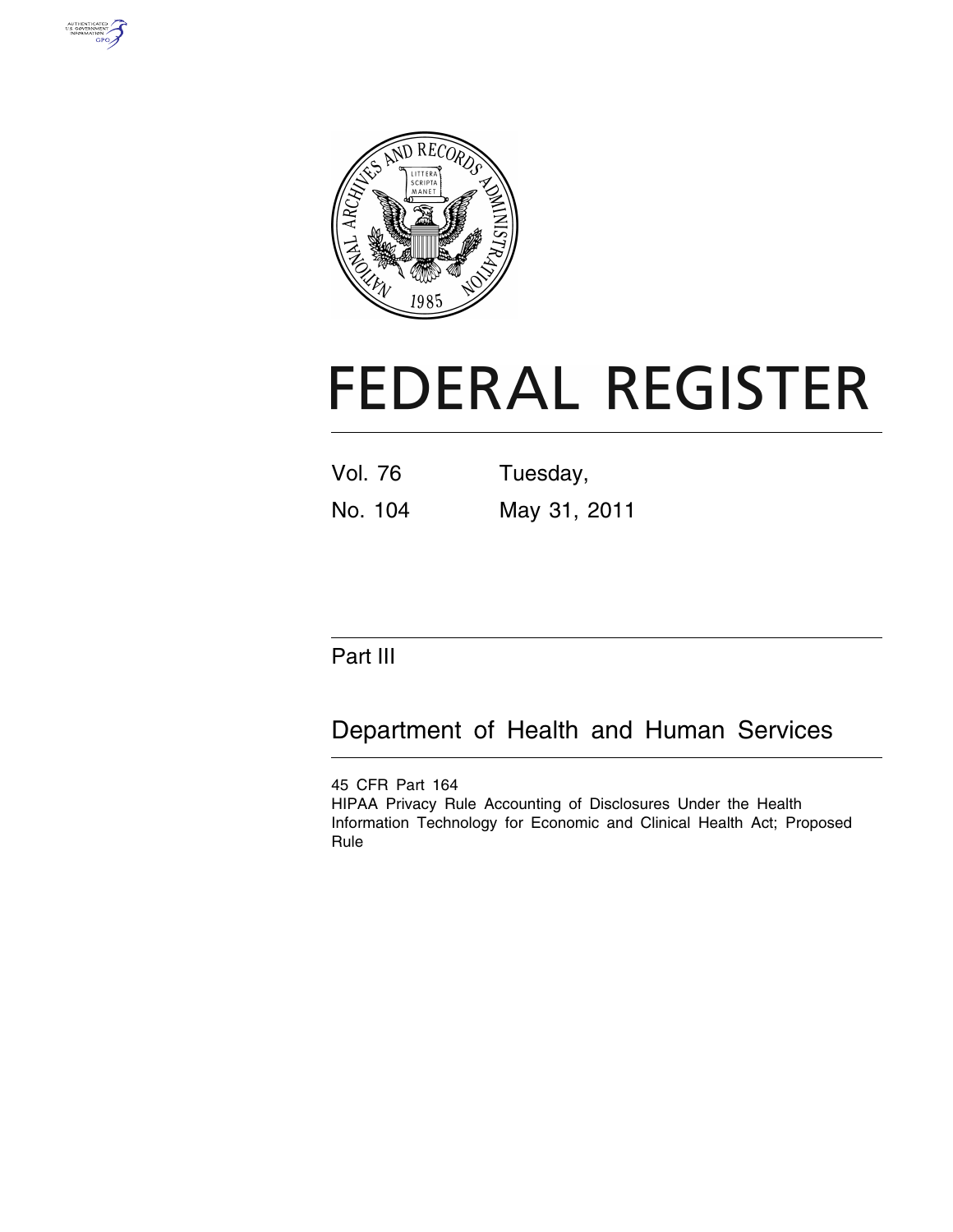# **DEPARTMENT OF HEALTH AND HUMAN SERVICES**

**Office of the Secretary** 

#### **45 CFR Part 164**

**RIN 0991–AB62** 

# **HIPAA Privacy Rule Accounting of Disclosures Under the Health Information Technology for Economic and Clinical Health Act**

**AGENCY:** Office for Civil Rights, Department of Health and Human Services.

# **ACTION:** Notice of proposed rulemaking.

**SUMMARY:** The Department of Health and Human Services (HHS or ''the Department'') is issuing this notice of proposed rulemaking to modify the Health Insurance Portability and Accountability Act of 1996 (HIPAA) Privacy Rule's standard for accounting of disclosures of protected health information. The purpose of these modifications is, in part, to implement the statutory requirement under the Health Information Technology for Economic and Clinical Health Act (''the HITECH Act'' or ''the Act'') to require covered entities and business associates to account for disclosures of protected health information to carry out treatment, payment, and health care operations if such disclosures are through an electronic health record. Pursuant to both the HITECH Act and its more general authority under HIPAA, the Department proposes to expand the accounting provision to provide individuals with the right to receive an access report indicating who has accessed electronic protected health information in a designated record set. Under its more general authority under HIPAA, the Department also proposes changes to the existing accounting requirements to improve their workability and effectiveness.

**DATES:** Submit comments on or before August 1, 2011.

**ADDRESSES:** You may submit comments, identified by RIN 0991–AB62, by any of the following methods (please do not submit duplicate comments):

• *Federal eRulemaking Portal:[http://](http://www.regulations.gov) [www.regulations.gov](http://www.regulations.gov)*. Follow the instructions for submitting comments. Attachments should be in Microsoft Word, WordPerfect, or Excel; however, we prefer Microsoft Word.

• *Regular, Express, or Overnight Mail:*  U.S. Department of Health and Human Services, Office for Civil Rights, Attention: HIPAA Privacy Rule Accounting of Disclosures, Hubert H.

Humphrey Building, Room 509F, 200 Independence Avenue, SW., Washington, DC 20201. Please submit one original and two copies.

• *Hand Delivery or Courier:* Office for Civil Rights, Attention: HIPAA Privacy Rule Accounting of Disclosures, Hubert H. Humphrey Building, Room 509F, 200 Independence Avenue, SW., Washington, DC 20201. Please submit one original and two copies. (Because access to the interior of the Hubert H. Humphrey Building is not readily available to persons without Federal government identification, commenters are encouraged to leave their comments in the mail drop slots located in the main lobby of the building.)

*Inspection of Public Comments:* All comments received before the close of the comment period will be available for public inspection, including any personally identifiable or confidential business information that is included in a comment. We will post all comments received before the close of the comment period at *[http://](http://www.regulations.gov)  [www.regulations.gov.](http://www.regulations.gov)* Because comments will be made public, they should not include any sensitive personal information, such as a person's social security number; date of birth; driver's license number, state identification number or foreign country equivalent; passport number; financial account number; or credit or debit card number. Comments also should not include any sensitive health information, such as medical records or other individually identifiable health information, or any non-public corporate or trade association information, such as trade secrets or other proprietary information. **FOR FURTHER INFORMATION CONTACT:** 

# Andra Wicks, 202–205–2292. **SUPPLEMENTARY INFORMATION:**

The discussion below includes a description of the statutory and regulatory background of the proposed rule, a section-by-section description of the proposed modifications, and the impact statement and other required regulatory analyses. We solicit public comment on the proposed rule.

#### **I. Statutory and Regulatory Background**

#### *A. The Accounting of Disclosures Under the Current Privacy Rule*

The Health Insurance Portability and Accountability Act of 1996 (HIPAA), title II, subtitle F—Administrative Simplification, Pubic Law 104–191, 110 Stat. 2021, provided for the establishment of national standards to protect the privacy and security of personal health information. The Administrative Simplification

provisions of HIPAA apply to three types of entities, which are known as "covered entities": health care providers who conduct covered health care transactions electronically, health plans, and health care clearinghouses.

Pursuant to HIPAA, the Department promulgated the Standards for Privacy of Individually Identifiable Health Information, known as the ''Privacy Rule,'' on December 28, 2000 (amended on August 14, 2002). See 65 FR 82462, as amended at 67 FR 53182. The Privacy Rule at 45 CFR 164.528 requires covered entities to make available to an individual upon request an accounting of certain disclosures of the individual's protected health information made during the six years prior to the request. A disclosure is defined at § 160.103 as ''the release, transfer, provision of access to, or divulging in any other manner of information outside the entity holding the information.''

For each disclosure, the accounting must include: (1) The date of the disclosure; (2) the name (and address, if known) of the entity or person who received the protected health information; (3) a brief description of the information disclosed; and (4) a brief statement of the purpose of the disclosure (or a copy of the written request for the disclosure). For multiple disclosures to the same person for the same purpose, the accounting is only required to include: (1) For the first disclosure, a full accounting, with the elements described above; (2) the frequency, periodicity, or number of disclosures made during the accounting period; and (3) the date of the last such disclosure made during the accounting period.

Section 164.528(a)(1) provides that an accounting must include all disclosures of protected health information, except for disclosures:

• To carry out treatment, payment and health care operations as provided in § 164.506;

• To individuals of protected health information about them as provided in § 164.502;

• Incident to a use or disclosure otherwise permitted or required by this subpart, as provided in § 164.502;

• Pursuant to an authorization as provided in § 164.508;

• For the facility's directory or to persons involved in the individual's care or other notification purposes as provided in § 164.510;

• For national security or intelligence purposes as provided in § 164.512(k)(2);

• To correctional institutions or law enforcement officials as provided in § 164.512(k)(5);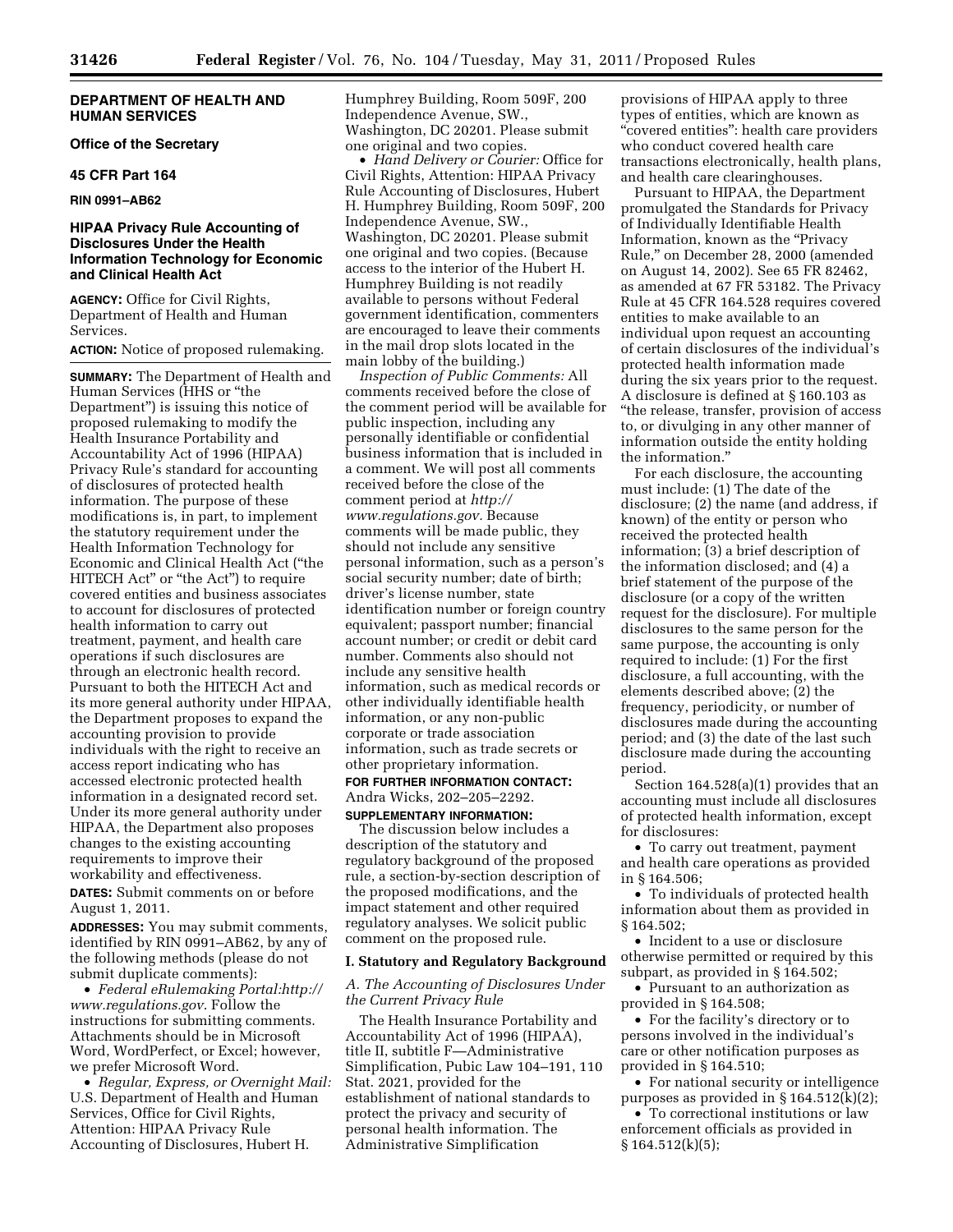• As part of a limited data set in accordance with § 164.514(e); or • That occurred prior to the

compliance date for the covered entity.

For disclosures for research in accordance with § 164.512(i) (such as disclosures subject to an Institutional Review Board's waiver of authorization) involving 50 or more individuals, § 164.528(b)(4) permits the covered entity to provide a list of research protocols rather than specific information about each disclosure. Accordingly, an individual who requests an accounting of disclosures may receive a list of research protocols with information about each protocol, including contact information, rather than specific information about disclosures for research.

The current accounting provision applies to disclosures of paper and electronic protected health information, regardless of whether such information is in a designated record set. While the obligation to provide an individual with an accounting of disclosures falls to the covered entity, the accounting must include disclosures to and by its business associates. Business associates are required, as a term of their business associate agreements, to make available the information required for the covered entity's accounting.

#### *B. Changes Required by the HITECH Act*

Section 13405(c) of the Health Information Technology for Economic and Clinical Health (HITECH) Act, Title XIII of Division A and Title IV of Division B of the American Recovery and Reinvestment Act of 2009 (ARRA) (Pub. L. 111–5), provides that the exemption at § 164.528(a)(1)(i) of the Privacy Rule for disclosures to carry out treatment, payment, and health care operations no longer applies to disclosures ''through an electronic health record.'' Section 13400 of the HITECH Act defines an electronic health record (''EHR'') as ''an electronic record of health-related information on an individual that is created, gathered, managed, and consulted by authorized health care clinicians and staff.'' Under section 13405(c), an individual has a right to receive an accounting of such disclosures made during the three years prior to the request. With respect to disclosures by business associates through an EHR to carry out treatment, payment, and health care operations on behalf of the covered entity, section 13405(c) requires the covered entity to provide either an accounting of the business associates' disclosures, or a list and contact information of all business associates (enabling the individual to contact each business associate for an

accounting of the business associate's disclosures).

The HITECH Act, at section 13405(c), requires the Secretary to promulgate regulations governing what information is to be collected about these disclosures. The regulations ''shall only require such information to be collected through an electronic health record in a manner that takes into account the interests of the individuals in learning the circumstances under which their protected health information is being disclosed and takes into account the administrative burden of accounting for such disclosures.''

Additionally, section 13101 of the HITECH Act, which adds section 3004(b)(1) of the Public Health Service Act, requires the Secretary to adopt an initial set of standards, implementation specifications, and certification criteria for EHR technology. These standards, implementation specifications, and certification criteria are required to address the areas set forth in the newly added section 3002(b)(2)(B) of the Public Health Service Act, including the "[t]echnologies that as a part of a qualified electronic health record allow for an accounting of disclosures made by a [HIPAA covered entity] for purposes of treatment, payment, and health care operations (as such terms are defined for purposes of [the HIPAA regulations].'' Section 13405(c) links the modifications to the HIPAA accounting requirements to the above standards, providing that the Secretary issue the accounting regulations within six months of the Secretary's adoption of the EHR accounting standard.

In an interim final rule published on January 13, 2010, the HHS Office of the National Coordinator for Health Information Technology (ONC) adopted a standard and certification criterion to account for disclosures at 45 CFR 170.210(e) and 170.302(v), 75 FR 2014, 2044, 2046. The standard and certification criterion provide that certified EHR technology have the capability to record the date, time, patient identification, user identification, and a description of the disclosure, for disclosures made for treatment, payment, and health care operations. ONC published a final rule on July 28, 2010, which retained this standard but made the certification criterion optional. In the final rule (75 FR 44623), ONC discussed its rationale for retaining the standard for accounting for treatment, payment, and health care operations disclosures and making the related certification criterion optional. Accordingly, EHR technology is not required to have the capability to account for treatment, payment, and

health care operations disclosures as a condition of certification for meaningful use Stage 1 under the Medicare and Medicaid EHR incentive payment programs. The Office for Civil Rights will continue to work closely with ONC to ensure that the standards and certification criteria for certified EHR technology align with the HIPAA Privacy Rule accounting of disclosures requirement.

The HITECH Act provides that the effective date of the new accounting requirement for HIPAA covered entities that have acquired an EHR after January 1, 2009, is January 1, 2011, or the date that it acquires an EHR, whichever is later. For covered entities that acquired EHRs prior to January 1, 2009, the effective date is January 1, 2014. The statute authorizes the Secretary to extend both of these compliance deadlines to no later than 2013 and 2016, respectively.

#### **II. Request for Information**

On May 3, 2010, HHS published a request for information (RFI) seeking further information on individuals' interests in learning of disclosures, the burdens on covered entities in accounting for disclosures, and the capabilities of current technology. We received approximately 170 comments from numerous organizations representing health plans, health care providers, privacy advocates, and other non-covered entities. These comments are summarized below and were considered when drafting this proposed rule.

The first question in the RFI asked about the potential benefits to individuals from receiving an accounting of disclosures, particularly an accounting that included disclosures for treatment, payment, and health care operations. Approximately 10 respondents representing both consumers and covered entities endorsed the benefits of such an accounting in order to foster transparency and patient trust, as well as to discourage inappropriate behavior. Commenters pointed out that the use of audit trails and the right to an accounting of disclosures improves the detection of breaches and assists with the identification of weaknesses in privacy and security practices. Roughly 10 commenters representing covered entities agreed generally that there are potential benefits to transparency, but questioned whether general accountings would provide the type of information that individuals usually seek. The majority of comments, contributed mostly by covered entities, indicated that providing an accounting of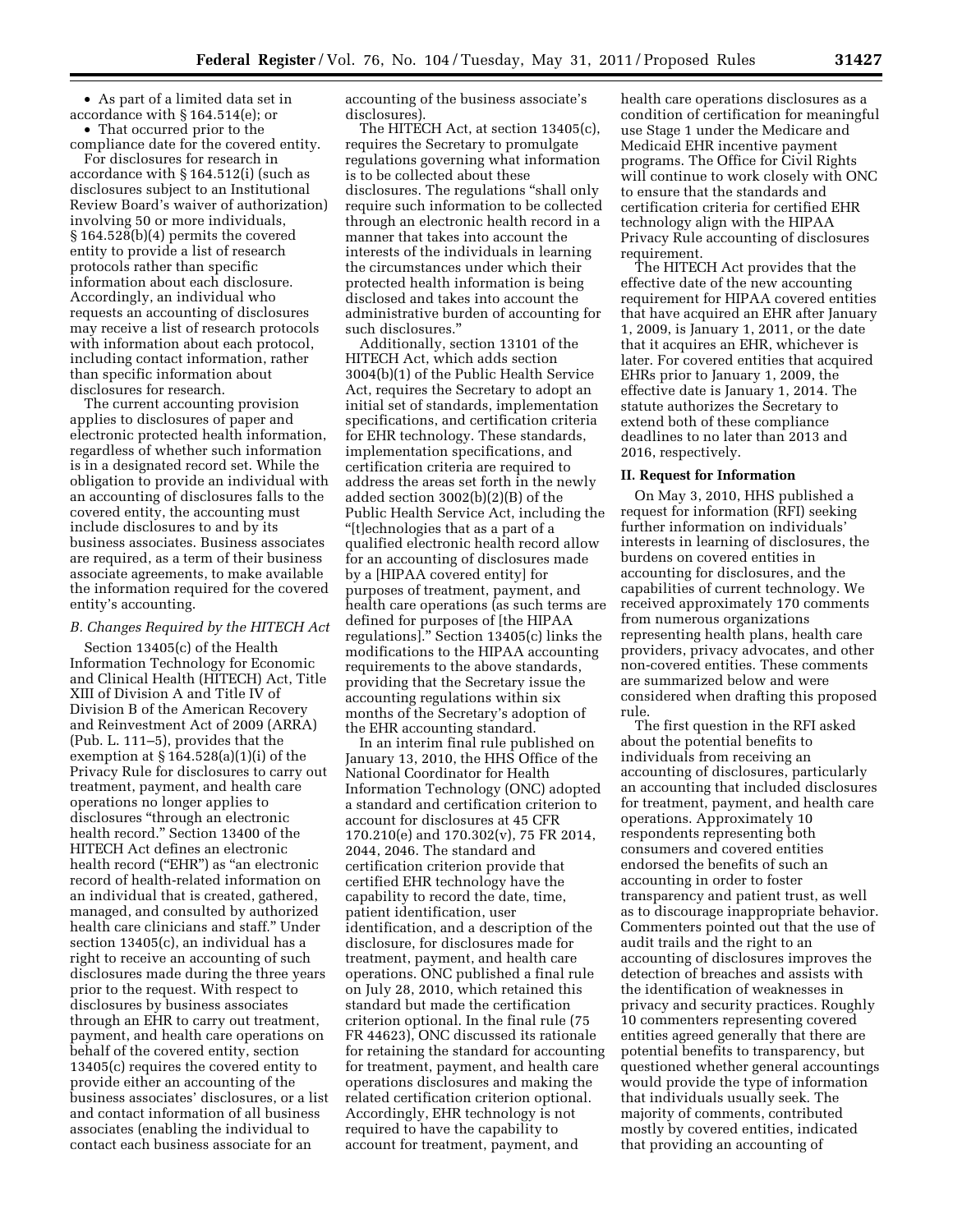treatment, payment, and health care operations disclosures would provide little to no benefit to individuals (over 80 respondents), while incurring substantial administrative, staffing and monetary burdens (over 120 respondents).

The second and third RFI questions inquired about individuals' awareness of their right to receive an accounting of disclosures, how covered entities ensure individuals are aware of their accounting right, and the number of accounting requests that covered entities have received. Most covered entities responded that individuals are aware of their accounting right from the notices of privacy practices covered entities provide to individuals. The responses indicated that almost 30 covered entity respondents have received no requests for an accounting of disclosures and more than 90 covered entity respondents have received less than 20 requests since the Privacy Rule's 2003 compliance date.

The fourth RFI question asked about individual use of and satisfaction with the information received in accountings of disclosures. Some covered entities reported receiving accounting requests that were prompted by concerns over a specific situation or person that may have accessed their records. Some covered entities also reported individuals withdrawing their requests for an accounting once they realized that inappropriate uses of protected health information (such as inappropriate access by a member of the workforce) would not be included in the accounting. Most covered entities that have received accounting requests were not aware of how the information was used by individuals or if it was useful to them. Consumer advocates were divided on this topic; one indicated that accountings of disclosures have been useful to individuals, and one related that the accountings have likely not been useful to individuals since the reports have lacked information about the treatment, payment and healthcare operations disclosures.

The fifth question in the RFI asked whether an accounting for treatment, payment, and health care operations disclosures should include the following elements and, if so, why: to whom a disclosure was made, and the reason or purpose for the disclosure. This question also asked about the specificity needed regarding the purpose of a disclosure, and to what extent individuals are familiar with activities that may constitute ''health care operations.'' Regarding the recipient of the disclosure, approximately 60% of the comments, representing covered

entities and industry, indicated that recipient information should not be included in an accounting of disclosures. In a few cases, concerns about employee privacy, security, and safety were cited as a reason not to include recipient information. On the other hand, almost 40% of commenters, representing consumers, covered entities and industry, felt that information about the recipient would be vital in addressing individuals' concerns regarding inappropriate receipt of their health information.

Over 60% of the commenters, representing covered entities and industry, indicated that the purpose of the disclosure should not be included due to the minimal benefit this information would provide to individuals and the significant difficulty in capturing this information. Since most current systems do not automatically capture the purpose of a disclosure, new actions would be required, resulting in a disruption of provider workflow. In contrast, almost 20% of commenters, representing consumers and covered entities, indicated that an accounting of disclosures would be useless to individuals without a description of the purpose of each disclosure. Almost one third of comments on this issue supported the use of general categories if a description of the purpose of a disclosure is required. Most respondents felt that individuals do not have a good understanding of what may constitute ''health care operations.''

Question six of the RFI asked about the capabilities of current EHR systems. Almost all comments received on this topic indicated that current EHR systems are unable to distinguish between a ''use'' and a ''disclosure,'' are decentralized, and cannot generate accountings of disclosures reports automatically, requiring manual entry to assemble a report for each requested accounting. The comments reflected a variety of audit log experiences, representative of the wide range of systems used for various functions in the health care system. According to the comments, most current audit logs retain at least the name or other identification of the individual who accessed the record, the name or other identification of the record that was accessed, the date, the time, and the area, module, or screen of the EHR that was accessed. Comments generally indicated that maintaining current audit logs for three years would incur minimal additional burden; however, increasing the information retained to include additional information about treatment, payment, and health care

operations disclosures would create additional storage space burden.

The seventh RFI question asked about the feasibility of the HITECH Act compliance timelines for the new accounting requirements. The HITECH Act provides that a covered entity that has acquired an EHR after January 1, 2009, must comply with the new accounting requirement by January 1, 2011, unless the Department extends this compliance deadline to no later than 2013. Almost all comments received on this topic indicated that the January 1, 2011, deadline would be impossible to meet. Estimates of the time needed to develop and implement the new accounting feature and subsequently install updated systems varied, however many comments indicated needing at least two years past the 2011 date for compliance. Fewer than 10 early adopters of EHRs (acquired before January 1, 2009) responded, generally indicating that they would also need longer than the 2014 date for compliance, and that the timing would be dependent on vendors developing appropriate systems.

Question eight requested input on the feasibility of an EHR module that is exclusively dedicated to accounting for disclosures. Almost 90% of the comments received on this topic indicated that a separate module to produce accounting of disclosures reports would not be an ideal solution due to the significant time and expense needed to develop such a module for limited benefit, given the low number of accounting requests received to date. Comments also indicated a potential for this effort to detract from meaningful use requirements.

The final question of the RFI requested any other information that would be helpful to the Department regarding accounting for disclosures through an EHR to carry out treatment, payment, and health care operations. A large percentage of the comments expressed concerns with the burdens that this new accounting of disclosures requirement would create. These comments cited increased health care costs, reduced patient care time resulting from disruptions in provider workflow, and a potential chilling effect on the adoption of EHR systems, particularly for small providers. In addition, we received suggestions and requests for clarification on the scope of EHRs, disclosures, and disclosures through an EHR.

# **III. Overview of Proposed Rule**

We are proposing to revise § 164.528 of the Privacy Rule by dividing it into two separate rights for individuals: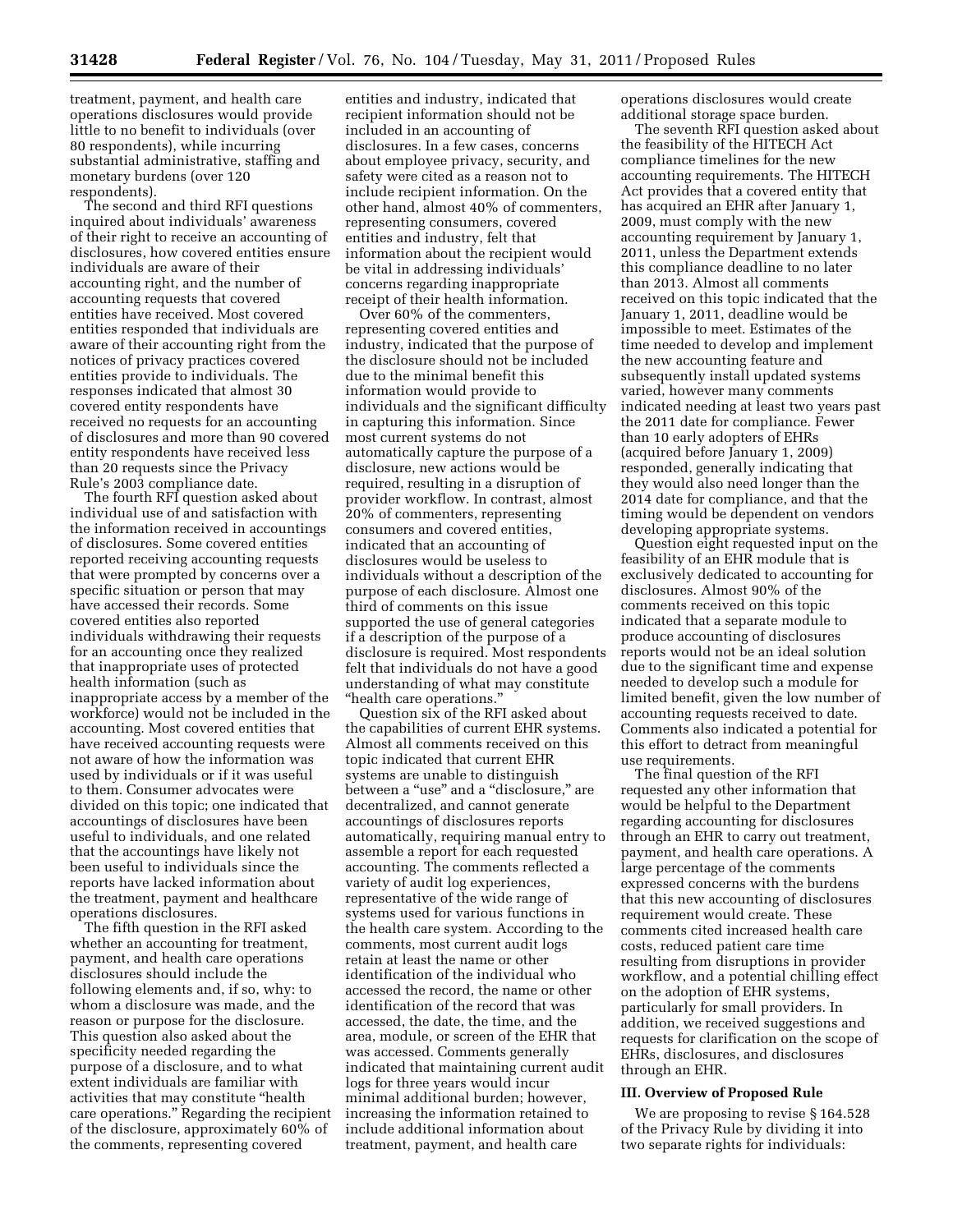paragraph (a) would set forth an individual's right to an accounting of disclosures and paragraph (b) would set forth an individual's right to an access report (which would include electronic access by both workforce members and persons outside the covered entity). Our revisions to the right to an accounting of disclosures are based on our general authority under HIPAA and are intended to improve the workability and effectiveness of the provision. The right to an access report is based in part on the requirement of section 13405(c) of the HITECH Act to provide individuals with information about disclosures through an EHR for treatment, payment, and health care operations. This right to an access report is also based in part on our general authority under HIPAA, in order to ensure that individuals are receiving the information that is of most interest.

These two rights, to an accounting of disclosures and to an access report, would be distinct but complementary. The right to an access report would provide information on who has accessed electronic protected health information in a designated record set (including access for purposes of treatment, payment, and health care operations), while the right to an accounting would provide additional information about the disclosure of designated record set information (whether hard-copy or electronic) to persons outside the covered entity and its business associates for certain purposes (*e.g.,* law enforcement, judicial hearings, public health investigations). The intent of the access report is to allow individuals to learn if specific persons have accessed their electronic designated record set information (it will not provide information about the purposes of the person's access). In contrast, the intent of the accounting of disclosures is to provide more detailed information (a "full accounting") for certain disclosures that are most likely to impact the individual.

We believe that these changes to the accounting requirements will provide information of value to individuals while placing a reasonable burden on covered entities and business associates. The process of creating a full accounting of disclosures is generally a manual, expensive, and time consuming process for covered entities and business associates. In contrast, we believe that the process of creating an access report will be a more automated process that provides valuable information to individuals with less burden to covered entities and business associates. By limiting the access report to electronic access, the report will include

information that a covered entity is already required to collect under the Security Rule. Under §§ 164.308(a)(1)(ii)(D) and 164.312(b) of the HIPAA Security Rule, a covered entity is required to record and examine activity in information systems and to regularly review records of such activity. Accordingly, our proposal attempts to shift the accounting provision from a manual process that generates limited information to a more automated process that produces more comprehensive information (since it includes all access to electronic designated record set information, whether such access qualifies as a use or disclosure). We believe that these two rights, in conjunction, would provide individuals with greater transparency regarding the use and disclosure of their information than under the current rule.

The right to an accounting of disclosures would encompass disclosures of both hard copy and electronic protected health information that is maintained in a designated record set. It would cover a three-year period, and would require a covered entity and its business associates to account for the disclosures of protected health information that we believe are of most interest to individuals. The right to an access report would only apply to protected health information about an individual that is maintained in an electronic designated record set. Our proposed rule would provide an individual with a right to obtain a copy of this information in the form of an ''access report.'' It would cover a threeyear period, and would provide the individual with information about who has accessed the individual's electronic protected health information held by a covered entity or business associate. It would not distinguish between ''uses'' and ''disclosures,'' and thus, would apply when any person accesses an electronic designated record set, whether that person is a member of the workforce or a person outside the covered entity. We propose to require that the access report identify the date, time, and name of the person (or name of the entity if the person's name is unavailable) who accessed the information (we also propose to require the inclusion of a description of the protected health information that was accessed and the user's action, but only to the extent that such information is available).

With respect to the right to an accounting of disclosures and the right to an access report, covered entities would be required to include the applicable uses and disclosures of their business associates. Because these rights

are limited to protected health information maintained in a designated record set, we believe that some business associates will not be affected by these requirements because they do not have designated record set information.

We are proposing a revision to the requirements for notices of privacy practices at § 164.520 in order to inform individuals of their right to receive an access report, in addition to an accounting of certain disclosures.

We are proposing that covered entities (including small health plans) and business associates comply with the modifications to the accounting of disclosures requirement beginning 180 days after the effective date of the final regulation (240 days after publication). We are proposing that covered entities and business associates provide individuals with a right to an access report beginning January 1, 2013, for electronic designated record set systems acquired after January 1, 2009, and beginning January 1, 2014, for electronic designated record set systems acquired as of January 1, 2009.

# **IV. Section-by-Section Description of Proposed Rule**

The following describes the provisions of the proposed rule section by section. Those interested in commenting on the proposed rule can assist the Department by preceding discussion of any particular provision or topic with a citation to the section of the proposed rule being discussed. While we request comment on several specific questions, we welcome comments on any aspects of the proposed rule.

# *A. Accounting of Disclosures of Protected Health Information—Section 164.528(a)*

We are proposing the following modifications to the existing accounting of disclosures requirements to improve the workability of the requirements and to better focus the requirements on providing the individual with information about those disclosures that are most likely to impact the individual's legal and personal interests, while taking into account the administrative burdens on covered entities and business associates.

# 1. Standard: Right to an Accounting of Disclosures

Paragraph (a)(1)(i) of the proposed rule would maintain the general standard that an individual has a right to receive an accounting of disclosures by a covered entity or business associate, but would include a number of changes to this right. Specifically, we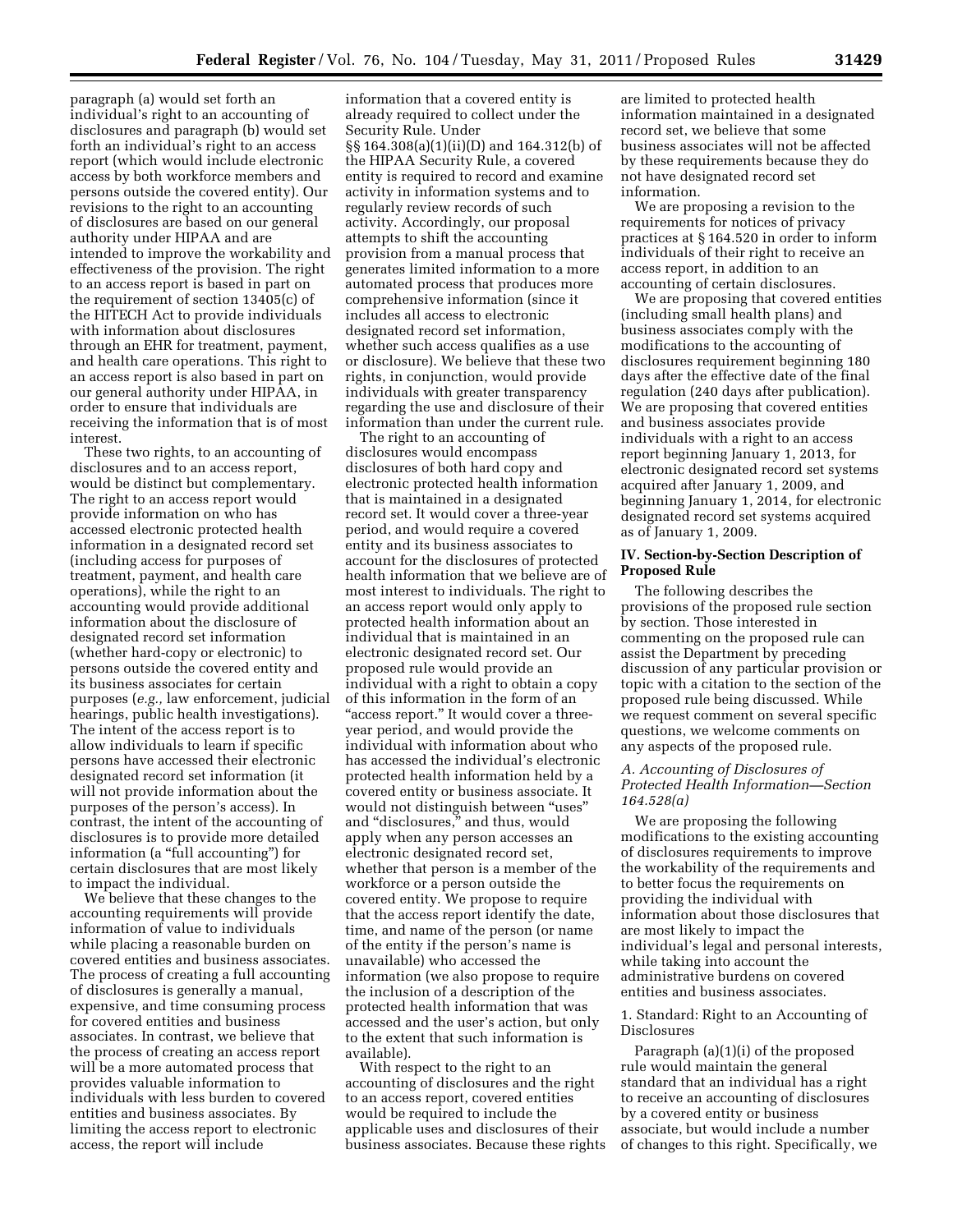propose to change the scope of information subject to the accounting to the information about an individual in a designated record set, to explicitly include business associates in the language of the standard, to change the accounting period from six years to three years, and to list the types of disclosures that are subject to the accounting (rather than listing the types of disclosures that are exempt from the accounting).

Currently, an individual has a right under § 164.528 to an accounting of certain disclosures of protected health information about the individual, regardless of where such information is located. We are proposing to limit the accounting provision to protected health information about the individual in a designated record set. Designated record sets include the medical and health care payment records maintained by or for a covered entity, and other records used by or for the covered entity to make decisions about individuals. See the definition of ''designated record set'' at § 164.501.

This proposed change would better align the accounting provision at § 164.528 with the individual's rights to access and amend protected health information at §§ 164.524 and 164.526, which are both limited to protected health information about an individual in a designated record set. We believe that this information, which forms the basis for covered entities' health care and payment decisions about the individual, generally represents the protected health information that is of most interest to the individual.

Covered entities should already have documentation of which systems qualify as designated record sets. Currently,  $§ 164.524(e)(1)$  provides that "[a] covered entity must document the following and retain the documentation as required by § 164.530(j): (1) [t]he designated record sets that are subject to access by individuals; \* \* \*'' Covered entities and business associates are likely able to track those disclosures of protected health information within defined and established record sets and systems more easily.

An example of protected health information that may fall outside the designated record set is a hospital's peer review files. If these files are only used to improve patient care at the hospital, and not to make decisions about individuals, then they are not part of the hospital's designated record set. Another example of protected health information that is outside the designated record set are transcripts of customer calls that are used only for purposes of customer service review,

rather than to make decisions about the individual.

Note that protected health information outside the designated record set would remain fully protected by the Privacy Rule and, with respect to electronic protected health information, the Security Rule. Further, the Breach Notification Rule continues to apply to all protected health information in any form and regardless of where such information exists at a covered entity or business associates. Thus, individuals would still be informed of breaches of unsecured protected health information even if such information resides outside of a designated record set.

We request comment on our proposal to limit the accounting requirement to protected health information in a designated record set and whether there are unintended consequences with doing so either in terms of workability or the privacy interests of the individual.

We include a direct reference to business associates in the standard to make clear that the covered entity must include accounting information for all disclosures by the covered entity's business associates that create, receive, maintain, or transmit designated record set information. Under the current Privacy Rule, a covered entity is required at § 164.504(e)(2)(ii)(G) to include in its business associate agreements the requirement that the business associate will ''make available the information required to provide an accounting of disclosures in accordance with § 164.528.'' Section 164.528(b)(1) currently provides that the accounting must include ''disclosures to or by business associates of the covered entity'' without regard to whether such information is maintained within a designated record set. To align with our proposal to apply the accounting requirements only to information within a designated record set, we in turn limit the information held by business associates that is subject to the accounting to information within a designated record set. For example, if a business associate is a third party administrator and maintains a copy of an individual's billing information, the covered entity must coordinate with the business associate to provide an accounting of the disclosures of this information. Similarly, we propose that if a business associate maintains a copy of an individual's medical record, then the covered entity would be required to account for the business associate's disclosure of this information. In contrast, a covered entity would not be required to account for a business associate's disclosure of information

outside of a designated record set. As stated above, we believe that this represents the information that is of most interest to individuals, since it is the information that covered entities use to make health care and payment decisions about the individual.

We propose that covered entities and business associates must generally account for disclosures over a three-year period. The current accounting provision requires covered entities and business associates to account for disclosures for the six-year period prior to the request. Section  $13405(c)(1)(B)$  of the HITECH Act, however, states that an individual has a right to receive an accounting of treatment, payment, and health care operations disclosures through an EHR for the three-year period prior to the request. We believe that it is appropriate to maintain a consistent accounting time period for all types of disclosures. Accordingly, our proposal aligns the accounting period for all types of disclosures with the three-year period set forth in section 13405(c)(1)(B) of the HITECH Act. Additionally, based on our experience to date, we believe that individuals who request an accounting of disclosures are generally interested in learning of more recent disclosures (*e.g.,* an individual is seeking information on why she has recently begun to receive information related to her health condition from a third party). Therefore, we do not believe that it will be a significant detriment to individuals to reduce the accounting period from six years to three years. In contrast, we believe it is a significant burden on covered entities and business associates to maintain information on six years of disclosures, rather than three years. We request comment on this issue and if there are specific concerns regarding the need for accounting of disclosures beyond three years.

Paragraph (a)(1)(i) also would address which disclosures are subject to the accounting requirement. We propose to explicitly list the types of disclosures that are subject to the accounting requirement. In contrast, under the current Privacy Rule, § 164.528 provides that disclosures are generally subject to the accounting requirement, but then lists a series of exceptions. We believe that by explicitly listing the exceptions, but not the types of disclosures that are subject to the accounting requirement, the current regulatory language may make it difficult to easily and readily understand the types of disclosures that are subject to the accounting requirement. Thus, our proposed rule takes the opposite approach and explicitly lists the types of disclosures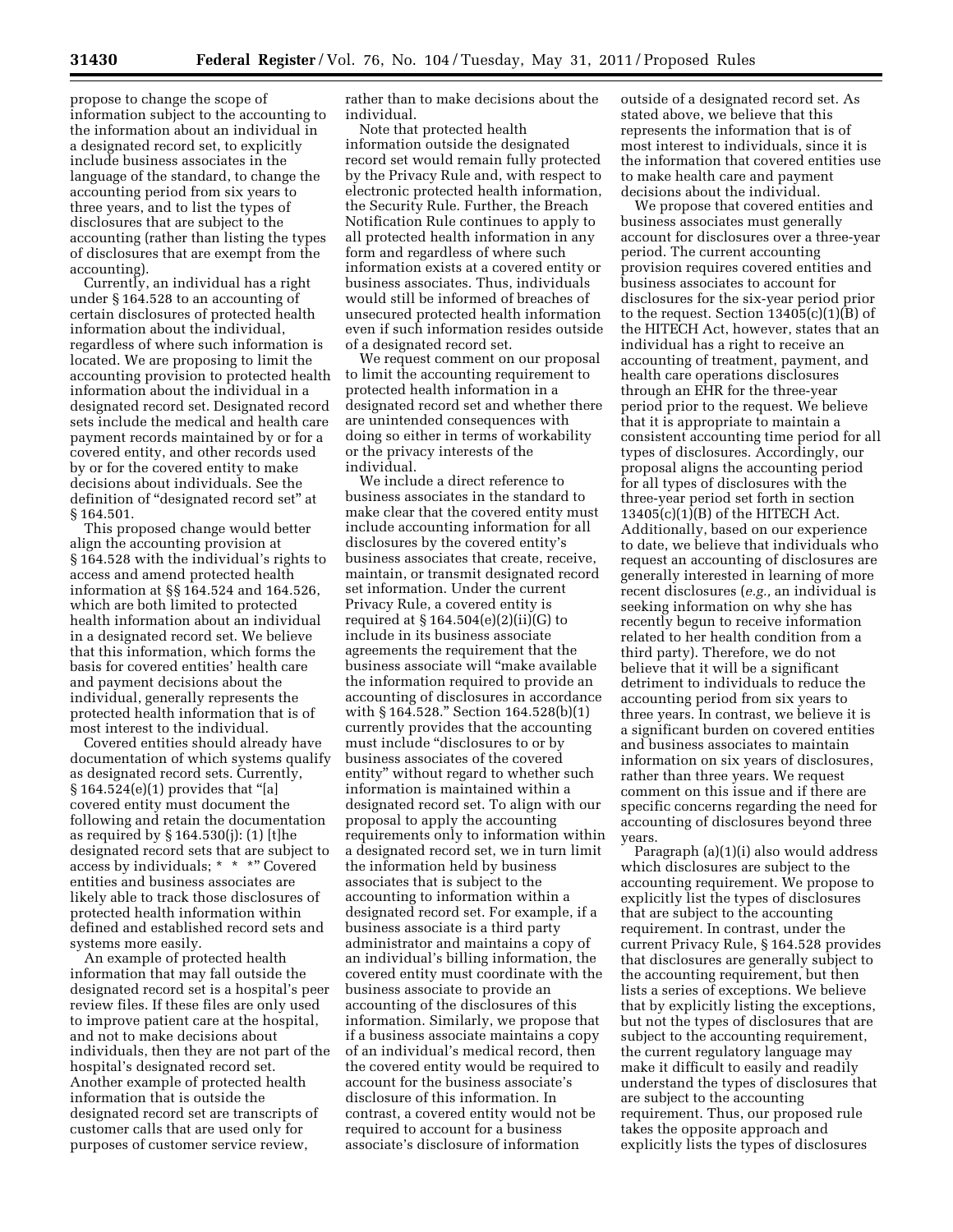that are subject to the accounting requirement.

We propose that covered entities will continue to be required to account for disclosures that are impermissible under the Privacy Rule. While individuals will learn of most impermissible disclosures through the Breach Notification Rule at § 164.404, we expect that some individuals will be interested in learning of impermissible disclosures that did not rise to the level of a breach (*e.g.,* because the disclosure did not compromise the security or privacy of the protected health information). This ensures that covered entities and business associates maintain full transparency with respect to any impermissible disclosures by allowing a means (either through receipt of a breach notice or by requesting an accounting) for individuals to learn of all ways in which their designated record set information has been disclosed in a manner not permitted by the Privacy Rule.

We propose to exempt from the accounting requirement impermissible disclosures in which the covered entity (directly or through a business associate) has provided breach notice. We do not believe it is necessary to require the covered entity or its business associates to account for such disclosures since the covered entity has already made the individual aware of the impermissible disclosure through the notification letter required by the Breach Notification Rule. The breach notification requirement serves the same purpose as the accounting requirement, but it is much more rigorous in that it is an affirmative duty on the covered entity to notify the individual of an impermissible disclosure in a more timely and detailed manner than the accounting for disclosures. Nonetheless, covered entities are free to also include in the accounting disclosures for which breach notification has already been provided to the individual if they choose to do so. We request comment on the burdens on covered entities and benefits to individuals associated with also receiving an accounting of disclosures that includes information provided in accordance with the breach notification requirement.

We also propose to continue to include in the accounting requirement disclosures for public health activities (except those involving reports of child abuse or neglect), for judicial and administrative proceedings, for law enforcement activities, to avert a serious threat to health or safety, for military and veterans activities, for the Department of State's medical suitability determinations, to

government programs providing public benefits, and for workers' compensation. We believe that these are the types of disclosures for which individuals are more likely to have a significant legal or personal interest.

We have proposed to continue to include disclosures for public health purposes because, although some public health disclosures are population-based and may have limited impact on individuals, other public health disclosures, such as those related to targeted public health investigations, may be very specific to an individual and could have significant consequences to the individual. As discussed below, if a public health disclosure is also required by law, it would not be subject to the proposed accounting requirement. For example, if a disclosure to a public health authority regarding a communicable disease is required by law, the covered entity would not need to account for the disclosure. In contrast, if a disclosure regarding an individual's communicable disease is authorized, but not required, by law (meaning that it is at the discretion of the covered entity), then the covered entity would be required to account for the disclosure.

Within public health disclosures, however, we are proposing to exempt from the accounting reports of child abuse or neglect to a public health authority or other appropriate government authority authorized by law to receive such reports, as permitted under § 164.512(b)(1)(ii). Since the initial compliance date of the Privacy Rule, a number of entities have raised concerns about the potential harm a covered entity or the members of its workforce may suffer as a result of having to account to a parent or guardian for its reporting to authorities of suspected child abuse or neglect. While the current Privacy Rule at  $\S 164.502(g)(5)(i)(B)$  provides that a covered entity may elect not to treat a person as an individual's personal representative when the covered entity reasonably believes that doing so could endanger the individual, a covered entity does not have the same discretion when it believes its actions could instead endanger the reporter. Thus, we believe it prudent to exempt such disclosures from the accounting requirement. Further, it is our understanding that the reporting of suspected child abuse or neglect is generally mandated by law and thus, would nonetheless be exempt from the accounting under our proposal (described below) to exempt from the accounting most disclosures that are required by law.

With respect to the remainder of public health disclosures (*i.e.,* public health disclosures other than those related to reports of child abuse or neglect), we request comment on whether there are other categories of public health disclosures that warrant an exception because such disclosures may be of limited interest to individuals and/or because accounting for such disclosures may adversely affect certain population-based public health activities, such as active surveillance programs. We also request comment on whether the complexity of carving out such public health disclosures would lead to too much confusion among individuals and covered entities.

We expect that individuals may have a significant interest in learning of disclosures for judicial and administrative proceedings, law enforcement, and to avert a serious threat to health or safety because such disclosures may significantly impact individuals' legal interests. We thus propose to continue to require that covered entities account for such disclosures.

We propose to continue to require covered entities and business associates to account for disclosures for military and veterans activities under § 164.512(k)(1) and for purposes of the Department of State's medical suitability determinations under § 164.512(k)(4) because such disclosures may have significant employment and benefits consequences to the individual, such as a determination that an individual is not medically able to perform an assignment or mission or not eligible for certain veteran's benefits. In addition, we propose to continue to apply the accounting requirements to disclosures to government programs providing public benefits under § 164.512(k)(6) and for workers' compensation purposes under § 164.512(l) because such disclosures may adversely affect an individual's claim or benefits.

As previously stated, the proposed rule explicitly lists the types of disclosures that are subject to the accounting requirement, rather than the previous approach of listing the types of disclosures for which an accounting was not required. Despite this change in regulatory approach, the following disclosures continue to be excluded from the accounting requirement: (i) To individuals of protected health information about them as provided in § 164.502; (ii) incident to a use or disclosure otherwise permitted or required by the Privacy Rule, as provided in § 164.502; (iii) pursuant to an authorization as provided in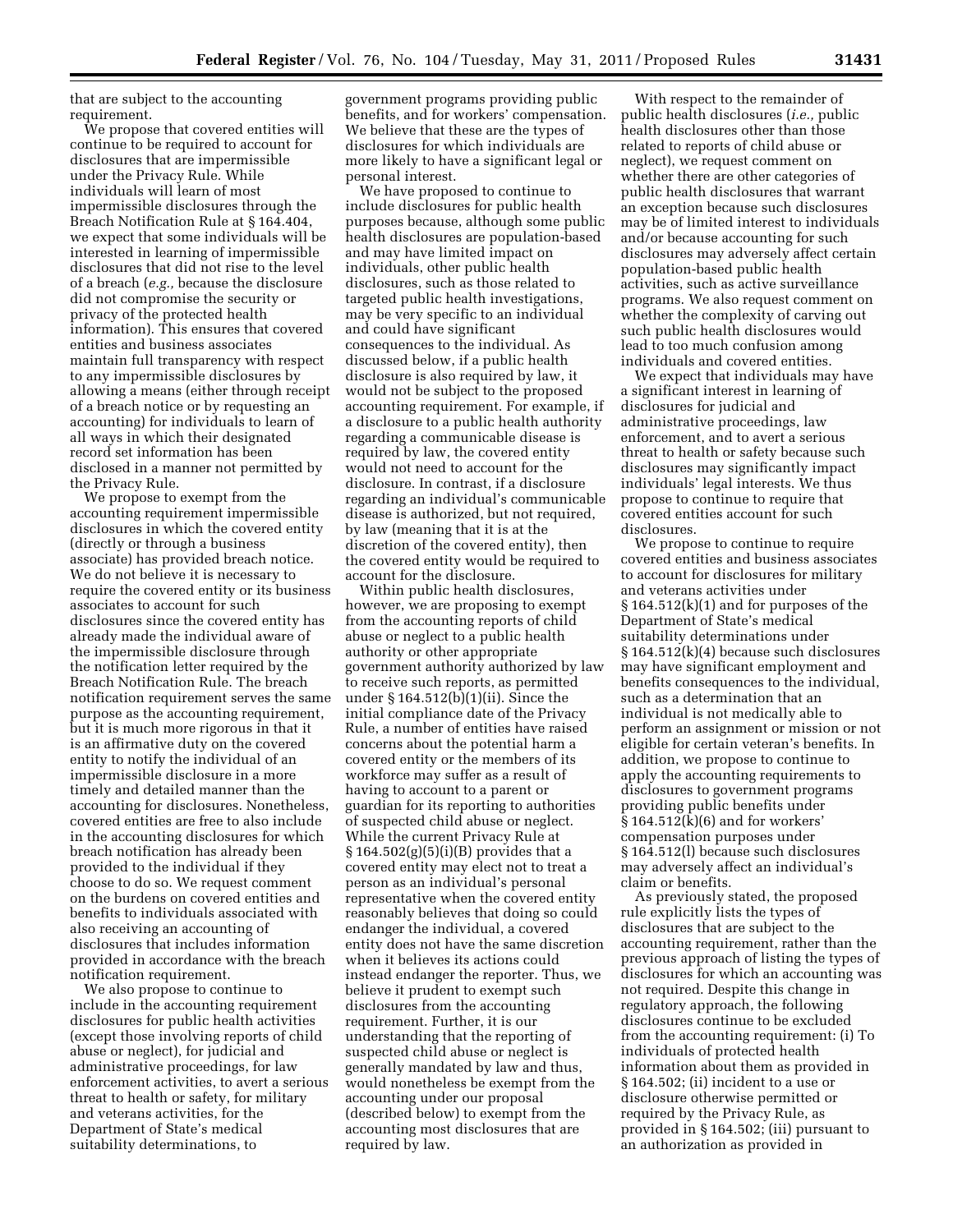§ 164.508; (iv) for the facility's directory or to persons involved in the individual's care or other notification purposes as provided in § 164.510; (v) for national security or intelligence purposes as provided in § 164.512(k)(2); (vi) to correctional institutions or law enforcement officials as provided in § 164.512(k)(5); (vii) as part of a limited data set in accordance with § 164.514(e); or (viii) that occurred prior to the compliance date for the covered entity. How these exceptions are treated for purposes of the access report is discussed below. Disclosures to carry out treatment, payment and health care operations as provided in § 164.506 would continue to be exempt for paper records. However, in accordance with section 13405(c) of the HITECH Act, an individual would be able to obtain information (such as the name of the person accessing the information) for all access to electronic protected health information stored in a designated record set for purposes of treatment, payment and health care operations.

We also request comment on whether the Department should exempt from the accounting requirements certain categories of disclosures that are currently subject to the accounting. In particular, for the reasons discussed below, we are proposing to exclude disclosures about victims of abuse, neglect, or domestic violence under § 164.512(c); disclosures for health oversight activities under § 164.512(d); disclosures for research purposes under  $§ 164.512(i);$ <sup>1</sup> disclosures about decedents to coroners and medical examiners, funeral directors, and for cadaveric organ, eye, or tissue donation purposes under § 164.512(g) and (h); disclosures for protective services for the President and others under  $§ 164.512(k)(3);$  and most disclosures that are required by law (including disclosures to the Secretary to enforce the HIPAA Administrative Simplification Rules). Note, however, to the extent such disclosures are made through direct access to electronic designated record set information, such disclosures will be recorded and available to the individual in an access report under proposed § 164.528(b). We request comment on our proposal to exclude these categories from the accounting of disclosures requirements, including comment on the rationales expressed below, and will revisit these exclusions in drafting the final rule

based on the public comment we receive.

First, we are proposing to exclude from the accounting requirement disclosures related to reports of adult abuse, neglect, or domestic violence under § 164.512(c). As with the proposal to exclude disclosures for child abuse reporting, we have concerns that accounting for such disclosures could endanger the reporter of the abuse. Further, the Privacy Rule at § 164.512(c)(2) requires the covered entity to promptly inform the individual that an abuse or domestic violence report has been or will be made to the proper authorities unless doing so may endanger the individual. Thus, in most cases, the individual will be affirmatively notified of such disclosures by the covered entity, which obviates the need for the disclosures to be included in an accounting.

In this proposed rule, we are also considering removing from the accounting requirement disclosures for research under § 164.512(i), which includes research where an Institutional Review Board (IRB) or Privacy Board has waived the requirement for individual authorization because, among other reasons, it determined that the study poses no more than a minimal risk to the privacy of individuals and the waiver is needed to conduct the research.2 Because such research may involve thousands of medical records and the burden to account for each disclosure may have a chilling effect on important areas of study, the current Privacy Rule includes a simplified accounting requirement for larger studies. In particular, the Privacy Rule allows a covered entity to provide individuals with a protocol listing describing the research protocols for which the individual's protected health information may have been disclosed, rather than an individualized accounting of each actual disclosure, for studies involving 50 or more individuals. The protocol listing must include the name of the protocol or other research activity; a plain language description of the research; a brief description of the types of protected health information that were disclosed; the date or period of time during which such disclosures occurred or may have

occurred; contact information for the researcher and research sponsor; and a statement that the protected health information of the individual may or may not have been disclosed for a particular protocol or research activity. If it is reasonably likely that the protected health information of the individual was disclosed for a particular research protocol or activity, the Privacy Rule requires that the covered entity assist in contacting the researcher and research sponsor, if requested by the individual. See § 164.528(b)(4)(ii).

Therefore, under the current rule, an individual that requests an accounting of disclosures will receive a specific accounting of certain disclosures (for example, disclosures for research studies involving less than 50 individuals) and a potentially large protocol listing of studies that may or may not include the individual's protected health information. The individual would not be notified of certain disclosures of protected health information for research (such as research in which the individual specifically authorized release of protected health information). In this proposed rule, we are considering whether to exempt covered entities from having to provide an accounting of disclosures for research, including through a protocol listing. Rather, the individual would continue to receive notice through the notice of privacy practices that protected health information may be used or disclosed for research, and the covered entity would only be able to disclose the individual's protected health information for research under limited circumstances (such as based on the individual's authorization or an IRB/ Privacy Board finding that the research poses no more than a minimal risk to the individual's privacy).

The Department is considering excluding research disclosures from the accounting requirements because, even though the Privacy Rule includes this simplified accounting option for research disclosures to large studies, the Department continues to hear concerns from the research community regarding the administrative burden of the accounting requirements and the potentially resulting chilling effect the requirements have on human subjects research. For example, the Secretary's Advisory Committee for Human Research Protections (SACHRP) in its September 2004 letter to the Secretary recommended that the Department exempt research disclosures from the accounting requirements altogether. SACHRP indicated that a research protocol listing may be very extensive at

<sup>1</sup> Disclosures of limited data sets for research purposes under § 164.514(e) and disclosures for research purposes pursuant to an individual's authorization under § 164.508 are currently exempt from the accounting requirements and would not be impacted by this proposal.

<sup>2</sup>Section 164.512(i) also permits uses and disclosures for research without an individual's authorization where access to protected health information is sought solely to review the information as necessary to prepare a research protocol or for similar purposes and no protected health information is to be removed from the covered entity by the researcher in the course of the review or where access is being sought solely for research on the protected health information of decedents.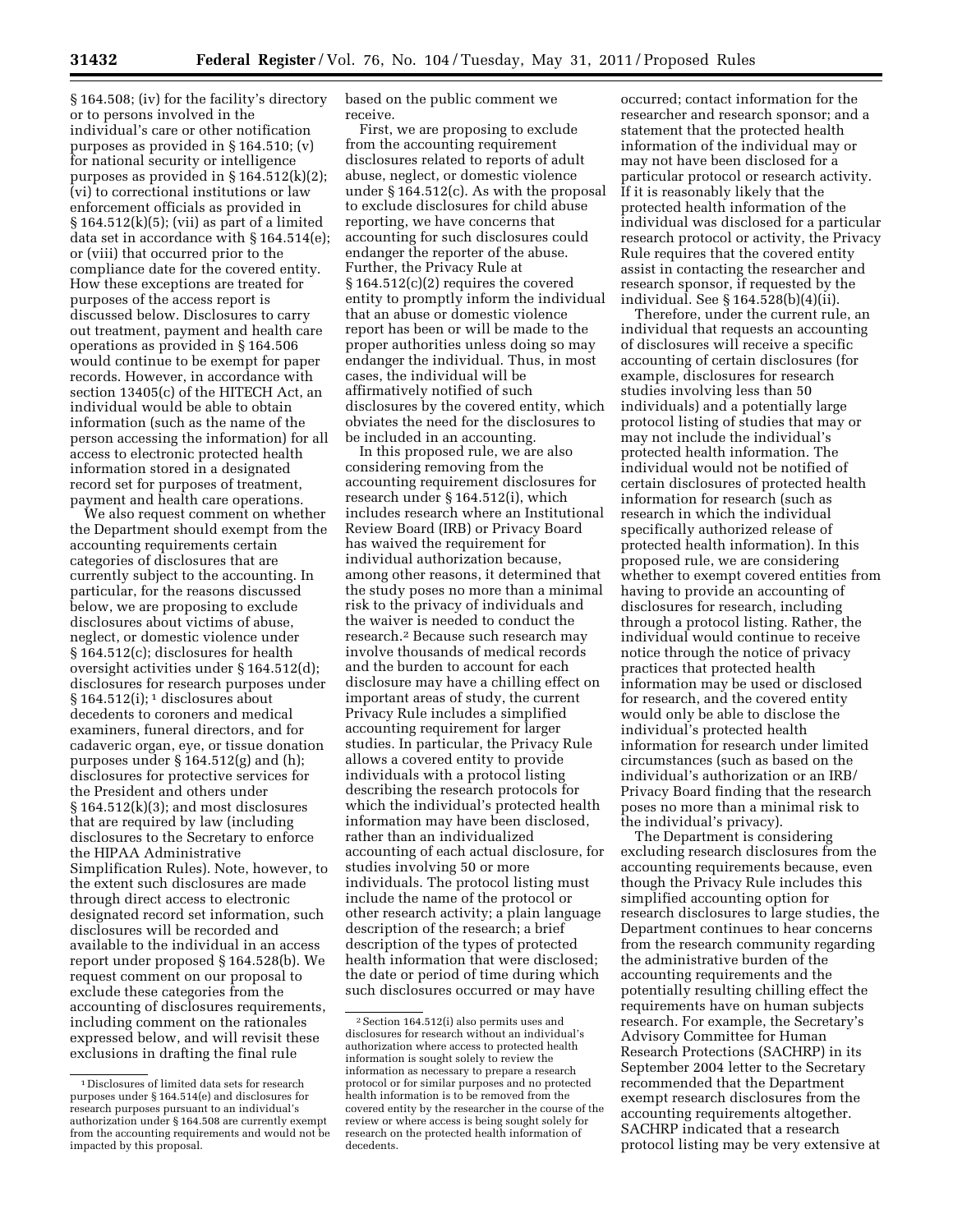larger institutions and the requirement for a covered entity to assist individuals in contacting the researchers and research sponsors places an unreasonable burden on covered entities. SACHRP further indicated that, since the accounting requirements apply only to research ''disclosures'' and not ''uses,'' whether access by researchers within institutions to protected health information must be accounted for depends entirely on whether the researchers are workforce members (uses) or physicians with staff privileges (disclosures), which is an ''artificial'' distinction. See Appendix A to SACHRP's September 27, 2004 letter to the Secretary, available at *[http://](http://www.hhs.gov/ohrp/sachrp/appendixa.html)  [www.hhs.gov/ohrp/sachrp/](http://www.hhs.gov/ohrp/sachrp/appendixa.html)  [appendixa.html.](http://www.hhs.gov/ohrp/sachrp/appendixa.html)* 

Similarly, in a report on ways to enhance privacy and improve health through research, the Institute of Medicine (IOM) concluded that the Privacy Rule's current accounting provision for research disclosures places a heavy administrative burden on health systems and health services research but achieves little in terms of protecting privacy. *Beyond the HIPAA Privacy Rule: Enhancing Privacy, Improving Health through Research,* Institute of Medicine of the National Academies p. 51 (2009) (available at *[http://](http://www.iom.edu) [www.iom.edu](http://www.iom.edu)*). The IOM report recommended that the Department revise the Privacy Rule to exempt disclosures made for research from the Privacy Rule's accounting requirement. As an alternative, the IOM suggested that all institutions should maintain a list, accessible to the public, of all studies approved by an IRB/Privacy Board.

While acknowledging these concerns, the Department notes that it does not have sufficient information regarding the actual burden, as well as the utility, of providing the current accounting of research disclosures to individuals (*i.e.,*  a specific accounting of disclosures for research studies where the disclosures involved less than 50 individuals and a protocol listing of studies where the disclosures involved 50 or more individuals). We thus solicit public comment on the value of the current accounting for research disclosures to individuals who have used or might in the future request such an accounting, including comments on what may be the most important/useful elements of the current accounting to individuals. We also ask covered entities to provide data regarding the number of protocols that would typically be included in a protocol listing, the nature and number of smaller research studies that involve the disclosure by the covered entity of

protected health information about less than 50 individuals and for which a specific accounting is currently required, and the burdens on researchers and covered entities to provide the requested accountings of disclosures. Further, we seek public comment on alternative ways that we could provide the individual with information about the covered entity's research disclosures, such as the IOM's recommendation for a list of all IRB/ Privacy Board approved studies, or whether other types of documentation about the research could be provided to the individual in a manner that is potentially less burdensome on covered entities but still sufficiently valuable to individuals. We will assess how to best provide information regarding research disclosures to individuals based on these comments.

We note that, as mentioned above, under proposed § 164.528(b), an individual would still be able to request an access report from the covered entity, which would include access for research purposes to electronic designated record set information by workforce members and others, such as physicians with staff privileges (although such electronic access would not be labeled as research).

We also propose to not include disclosures for health oversight activities under § 164.512(d). Such disclosures primarily are populationbased or event triggered and thus relate to the covered entity, rather than the individual (if an investigation is focused on the individual rather than the covered entity, then the Privacy Rule at § 164.512(d)(2) generally treats the investigation as for law enforcement rather than health oversight, which means that the disclosure would be subject to the proposed accounting provision). Such disclosures are also often routine, to a government agency, and required by law. For these reasons, we do not believe the potential burden on a covered entity or business associate to account for what may be voluminous disclosures of records is balanced by what is likely not a strong interest on the part of individuals to learn of such disclosures. We request comment on these assumptions.

In addition, we are proposing to not include disclosures about decedents to coroners, medical examiners, and funeral directors under § 164.512(g) because we believe that such types of disclosures are relatively routine, expected, and do not raise significant privacy concerns. Similarly, we propose to exclude disclosures about decedents for cadaveric organ, eye, or tissue donation purposes under § 164.512(h).

This limited provision permits a covered entity to disclose protected health information about a decedent in cases where there was no prior HIPAA authorization to organ procurement organizations or other entities engaged in the procurement, banking, or transplantation of cadaveric organs, eyes, or tissue for the purpose of facilitating organ, eye, or tissue donation and transplantation. The provision is intended to avoid putting covered entities in the position of having to request consent from grieving families with respect to donation of organs of a deceased loved one before a determination has been made that donation would be medically suitable. Given the circumstances and limited nature of the disclosure, and because we anticipate that families will be involved in the decision process with respect to the donation, we propose to exclude these disclosures from the accounting. We request comment on this proposal.

We are proposing to exclude most disclosures that are required by law because these disclosures are often population based rather than related to a specific individual, because they often reflect a determination by a state legislature or other government body rather than a discretionary decision of a covered entity or business associate, and because we believe it is reasonable to assume that individuals are aware that their health information will be disclosed where mandated by law. Further, individuals are generally informed that a covered entity may disclose an individual's protected health information when required to do so by other law through a covered entity's notice of privacy practices. Based on comments received, we have been informed that accounting for these nondiscretionary disclosures represents a significant administrative burden on covered entities. Thus, we propose that disclosures made under § 164.512(a)(1) of the Privacy Rule need not be included in an accounting in order to lessen this administrative burden.

In addition, in paragraph (a)(1)(ii), we propose to make clear that most disclosures that fall under paragraph (a)(1)(i) (*i.e.,* are for a purpose that would otherwise be subject to the accounting) but that are also required by law do not require an accounting. For example, if a disclosure to a public health authority or for workers' compensation is required by law (rather than merely authorized by law), then the covered entity or business associate is not required to include such a disclosure in a requested accounting. We propose, however, that covered entities and business associates account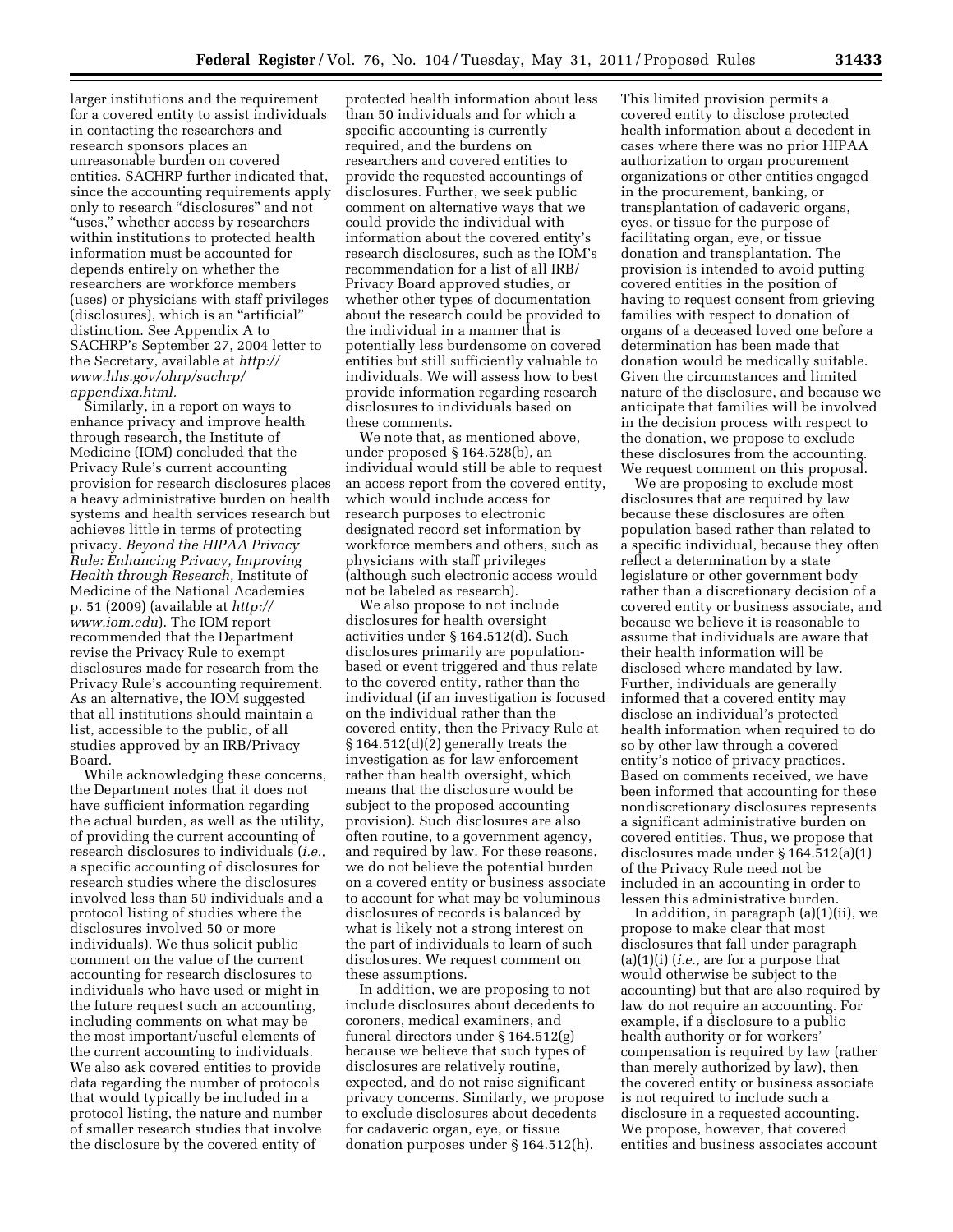for disclosures for judicial and administrative proceedings and for law enforcement purposes, even when such disclosures are required by law. This is consistent with our general treatment of such disclosures under § 164.512(a)(2), where we provide that a disclosure that is required by law but that also falls within the law enforcement or judicial and administrative proceeding provisions at § 164.512(e) and (f) must meet the latter's requirements. As indicated above, we believe that disclosures for law enforcement purposes and judicial and administrative proceedings directly implicate an individual's legal and/or personal interests and thus believe the individual should have a right to learn of such disclosures.

If a covered entity has been subject to the Privacy Rule for less than three years, then the covered entity only need account for the period of time during which the covered entity was subject to the Rule.

2. Implementation Specification: Content of the Accounting

Currently, the Privacy Rule at § 164.528(b)(2) requires an accounting of disclosures to include the date of disclosure, name and (if known) address of the recipient, a brief description of the type of protected health information disclosed, and a brief statement of the purpose of the disclosure. We are proposing to maintain these elements, but with some minor modifications.

We are proposing at paragraph  $(a)(2)(i)(A)$  that a covered entity or business associate need only provide an approximate date or period of time for each disclosure, if the actual date is not known. At a minimum, the approximate date must include a month and year or a description of when the disclosure occurred from which an individual can readily determine the month and year of the disclosure. Thus, the accounting may include the specific date of a disclosure (*e.g.,* December 1, 2010), a month and year (*e.g.,* December 2010), or an approximate time range (*e.g.,*  between December 1, 2010 and December 15, 2010).

The Privacy Rule currently provides, at § 164.528(b)(3), that for multiple disclosures of protected health information to the same person or entity for the same purpose, the accounting may provide all of the information required by paragraph (b)(2) for the first disclosure; the frequency, periodicity, or number of disclosures during the accounting period; and the date of the last disclosure. We instead propose that, for multiple disclosures to the same person or entity for the same purpose,

the approximate period of time is sufficient (*e.g.,* for numerous disclosures, ''December 2010 through August 2011," or "monthly between December 2010 and present''). An exact start date and end date would not be required.

Note that, under our proposal, a time period of multiple months is permitted for multiple disclosures to the same recipient for the same purpose, but not a single disclosure. Accordingly, a single disclosure in February 2010 could not be described as ''between January 2010 and May 2010.'' In contrast, three disclosures that began in January 2010 and ended in May 2010 could be described as ''between January 2010 and May 2010.''

Further, we clarify that the date of disclosure may be descriptive, rather than a specific date. For example, the accounting may provide that a disclosure to a public health authority was ''within 15 days of discharge'' or ''the fifth day of the month following discharge.''

We propose at paragraph (a)(2)(i)(B) that the accounting must include the name of the entity or natural person who received the protected health information and, if known, their address. This conforms to the current regulatory language. We are proposing an exception, however, for when providing the name of the recipient would itself represent a disclosure of protected health information about another individual. For example, if a physician's office mistakenly sends an appointment reminder to the wrong patient (and determines that the impermissible disclosure does not require breach notification because it does not compromise the privacy or security of the information), then the accounting may indicate that the disclosure was to "another patient." We believe that the alternative of providing the name of the recipient in this example would unnecessarily disclose the protected health information of the recipient by demonstrating that the recipient is also a patient of the physician practice.

As with the current accounting requirement of the Privacy Rule, we are proposing at paragraph (a)(2)(i)(C) that the accounting must include a brief description of the protected health information that was disclosed. We have proposed a slight revision to the regulatory language, replacing ''a brief description of the protected health information disclosed'' with ''a brief description of the type of protected health information disclosed.'' This change is intended to reflect that the accounting is only required to provide

information about the types of protected health information that were the subject of the disclosure.

We are proposing at paragraph (a)(2)(i)(D) that the accounting include a brief description of the purpose of the disclosure. We are proposing to change the current language from "statement" to ''description'' to make clear that only a minimum description is required if it reasonably informs the individual of the purpose. For example, "for public health'' or ''in response to law enforcement request'' is sufficient. We propose to retain the language indicating that a copy of a written request may be substituted for a description of the purpose of the disclosure. When a written request provides more information than the description in the accounting, we encourage the covered entity to provide a copy of the request to better inform the individual of the circumstances surrounding the disclosure.

Although individuals would have a right to an accounting of all of the included disclosures occurring within the three years prior to the request, in paragraph (a)(2)(ii) we propose to require that covered entities provide individuals the option of limiting the accounting to a particular time period, type of disclosure, or recipient. We believe that such options are in the best interests of both the individual and the covered entity. Often, individuals are only interested in learning of disclosures that occurred over a limited period of time, such as a particular episode of care or within the past few months. In such cases, the individual is not well served by receiving an accounting that covers three years. Similarly, if an individual is only interested in learning of whether certain types of disclosures have been made (such as to law enforcement) or if a particular person or entity received the individual's information, then it is in both the individual's and covered entity's interests to limit the accounting to the relevant information.

Additionally, as in the current Privacy Rule, an individual may be required to pay for an accounting of disclosures if the covered entity has already provided the individual with an accounting within the prior twelve months. The individual should not have to pay for an accounting report that covers a threeyear period if the individual is trying to learn of disclosures that occurred over a more limited period of time. Similarly, we expect that a covered entity can significantly reduce the cost of generating an accounting of disclosures by narrowing the scope of the report to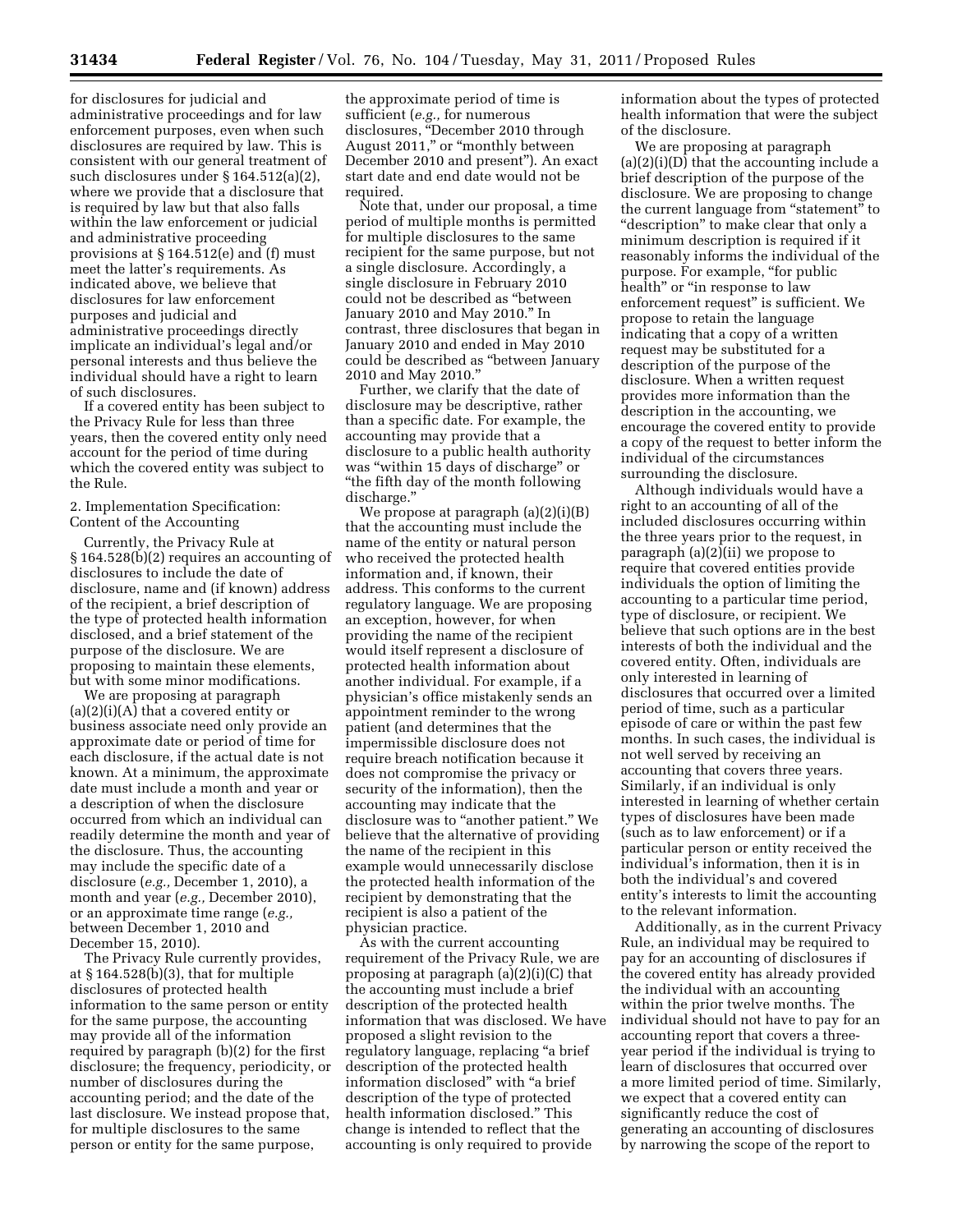that which is of interest to the individual.

Covered entities are permitted to also offer other options to individuals for how to limit an accounting request. For example, a covered entity may provide the individual with the option to limit the accounting of disclosures to disclosures by a specific organization, such as disclosures by the covered entity or disclosures by a particular business associate.3

# 3. Implementation Specification: Provision of Accounting

In paragraph (a)(3), we are proposing requirements regarding the provision of an accounting of disclosures, such as the timeframe for providing the accounting, the form of the request, and permissible charges for an accounting. We are proposing three modifications to the existing regulatory requirements: (a) Decreasing the permissible response time from 60 days to 30 days; (b) requiring that covered entities provide individuals with the accounting in the form and format requested by the individual if readily producible (*e.g.,* an electronic copy of the accounting); and (c) clarifying that the covered entity may require the individual to submit the accounting request in writing.

We are proposing to reduce the timeframe for responding to an accounting from 60 days to 30 days. While we have received anecdotal evidence that responding to an accounting request may take a significant number of hours, we have not received information suggesting that it normally takes more than 30 days to respond. Additionally, because we are reducing the scope of the accounting to designated record set information and the length to three years, we believe that a 30-day period is appropriate. In the rare cases where it may take more than 30 days to respond, we are proposing to retain the availability of a 30-day extension. We request comment on whether a shorter 30-day deadline, with a single 30-day extension, will significantly benefit individuals and whether it will place an unreasonable burden on covered entities. Specifically, we request comment on how long

covered entities have needed to collect the information necessary for an accounting (including from business associates) and to generate an accounting of disclosures.

Additionally, we are proposing that the covered entity must provide individuals with the accounting in the form (*e.g.,* paper or electronic) and format (*e.g.,* compatibility with a specific software application) requested by the individual if readily producible in such form and format. We expect that many individuals will prefer an electronic copy of an accounting, especially if the accounting includes a large number of disclosures or if the individual may be charged for the accounting and an electronic copy would cost less. If an individual requests the accounting in electronic form and the covered entity is readily able to produce an electronic accounting, then the covered entity must do so. Additionally, if an individual requests a particular format, such as a PDF file or a format compatible with a particular word processor, the covered entity should provide the accounting in such format if readily producible. If the requested form and format is not readily producible, then a covered entity may provide a hard copy of the accounting or the parties may try to determine if another form and format is acceptable. Unlike the access report discussed below, we do not propose to require that the accounting of disclosures be provided in electronic form, unless it is readily producible in such form, because we understand that generating an accounting for disclosures is still a very manual process and the accounting provision applies to both electronic and paper records. However, where covered entities are able to do so (and the individual has not specifically requested a paper copy), we strongly encourage them to provide the individual with a machine readable or other electronic copy of the accounting. As explained further below, we consider machine readable data to mean digital information stored in a standard format enabling the information to be processed and analyzed by computer. We request comment on the burdens associated with providing electronic formats as requested by individuals, machine readable or otherwise.

As with other communications to the individual, the covered entity must implement reasonable and appropriate safeguards to deliver a copy of the accounting to the individual. However, what is reasonable and appropriate will vary based on the capabilities of the covered entity and the preferences of

the individual. If the individual asks for an electronic copy of the accounting but does not want the file to be encrypted or password protected, then the covered entity should provide the electronic copy without such protections. The covered entity is not responsible or liable for the information once it is in the individual's possession.

We also propose to clarify that a covered entity may require individuals to make a request for an accounting in writing (which includes electronic requests) provided that the covered entity informs individuals of such a requirement. This same language is currently found in § 164.524 (access of individuals to protected health information) and § 164.526 (amendment of protected health information). We encourage covered entities to create forms for individuals to request an accounting that inform individuals of the information that will be included and allow individuals to narrow the request based on their interests (such as by allowing individuals to request disclosures over a certain period of time, to a certain recipient, or for a certain purpose). We believe that it is in both the covered entity's and individual's best interests to use written requests to narrow accountings, so that the individual only receives the information of interest, and the covered entity does not have the administrative burden of responding to overly broad requests.

Finally, we continue to provide that the covered entity may not charge for the first request for an accounting in a 12-month period, but may charge a reasonable and cost-based fee for providing an accounting in response to subsequent requests in the 12-month period (which may include the reasonable costs of including disclosures by business associates). The proposed rule requires the covered entity to inform the individual at the time of the first accounting request that all subsequent requests in the 12-month period may be subject to a fee. The proposed rule also requires the covered entity to inform the individual of the fee at the time of the subsequent request and to provide the individual with an opportunity to withdraw or modify the request in order to avoid or reduce the fee.

4. Implementation Specification: Law Enforcement and Health Oversight Delay

In paragraph (a)(4), we are proposing to retain the requirement for covered entities to delay the provision of an accounting of disclosures based on an ongoing law enforcement investigation.

<sup>3</sup>We note that proposed § 164.528(b)(2)(ii), discussed below, specifically states that a covered entity may provide the individual with the option to limit the access report to a specific organization. We have not included similar language in the accounting provision because we expect it will be less likely that individuals will be interested in limiting their accounting requests in this fashion. The lack of this regulatory language in § 164.528(a)(2)(ii) should not be interpreted as prohibiting covered entities from offering individuals the option to limit their accounting request by organization.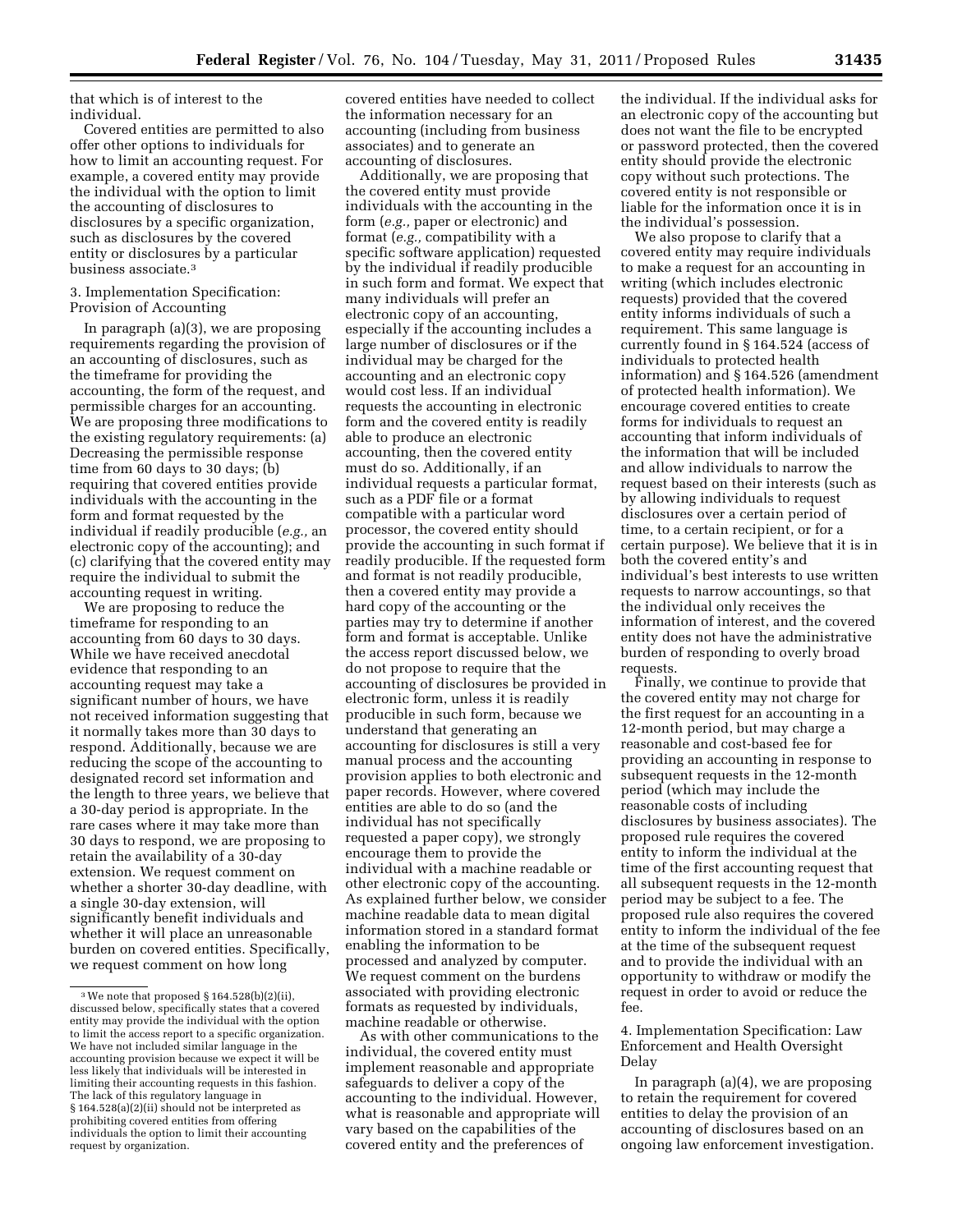This request for delay by law enforcement is not subject to challenge. We also clarify in the proposed rule that if law enforcement requests a delay, a covered entity shall still account for all other disclosures in accordance with § 164.528(a) and shall supplement the accounting with information about the law enforcement disclosures upon expiration of the requested law enforcement delay. We propose to no longer include a delay for a health oversight investigation since we are proposing that disclosures for health oversight activities are no longer subject to the accounting requirements.

# 5. Implementation Specification: Documentation

We propose at paragraph (a)(5) to revise the documentation requirements for the accounting of disclosures. The current rule provides that covered entities must document and retain the information necessary to generate an accounting of disclosures, a copy of the written accounting that is provided to the individual, and the titles of the persons or offices responsible for receiving and processing requests for an accounting by individuals in accordance with § 164.530(j). Section  $164.530(j)(1)(ii)$  provides that if the Privacy Rule requires a communication to be in writing, then the covered entity must maintain the writing or an electronic copy of the writing as documentation. Similarly, § 164.530(j)(1)(iii) provides that if the Privacy Rule requires an action, activity, or designation to be documented, then the covered entity must maintain a written or electronic record of such action, activity, or designation. Section  $164.530(j)(2)$  provides that any documentation required under § 164.530(j)(1) be retained for six years from the date of its creation or the date when it was last in effect, whichever is later. Accordingly, under the current rule, a covered entity must maintain for six years the information necessary to generate an accounting of disclosures, the written accounting that is provided to an individual, and the designation of the persons or offices responsible for receiving and processing accounting requests. In the case of the designation of who is responsible for handling accounting requests, the covered entity must retain the designation for six years from the date when it was last in effect.

We are proposing two changes to the documentation requirements. First, because we are proposing to reduce the accounting period from six years to three years, we do not believe there is a need to retain information that is solely being retained in order to provide

an accounting of disclosures for more than three years. Of course, covered entities and business associates may choose to retain this information longer based on other legal requirements or internal policies. Second, we are revising the regulatory language to clarify that a covered entity must retain a copy of the accounting provided to the individual, and not the original accounting document. Accordingly, under the proposed rule, a covered entity must maintain the documentation necessary to generate an accounting of disclosures for three years (rather than for the six-year retention period that is set forth at § 164.530(j)), must retain a copy of any accounting that was provided to an individual for six years from the date the accounting was provided, and must retain documentation of the designation of who is responsible for handling accounting requests for six years from the last date the designation was in effect.

# *B. Right to an Access Report—Section 164.528(b)*

1. Standard: Right to an Access Report

In addition to the right to an accounting of disclosures, we are proposing to provide individuals with a right to receive an access report that indicates who has accessed their electronic designated record set information (this right does not extend to access to paper records). In the below discussion of the proposed right to an access report, we refer to both ''access logs'' and ''access reports.'' For purposes of this discussion, the access log is the raw data that an electronic system containing protected health information collects each time a user (as the term is defined in the Security Rule at § 164.304) accesses information. The access report is a document that a system administrator or other appropriate person generates from the access log in a format that is understandable to the individual.

We note that an access log also may commonly be referred to as an ''audit trail'' or ''audit log'' and an access report is similar to an ''audit report.'' We do not use the terms audit trail or audit log in order to distinguish the access report from documents that are generated by organizations for their internal auditing purposes.

We also note that a covered entity will usually have electronic designated record set information in multiple systems which each maintain separate access logs. Our expectation is that data from each access log will be gathered and aggregated to generate a single

access report (including data from business associates' systems).

This proposed right to an access report would implement section 13405(c) of the HITECH Act by providing individuals with information about disclosures through an electronic health record (EHR) for treatment, payment, and health care operations. While the HITECH Act provision only addresses ''disclosures'' and refers to an EHR, we are exercising our discretion under the more general HIPAA statute to expand this right to uses of information (*e.g.,* electronic access by members of a covered entity's or business associate's workforce) and to all electronic protected health information about an individual in any designated record set. We note that this access report will not encompass all electronic disclosures of protected health information for purposes of treatment, payment, and health care operations. Section 13405(c) is limited to disclosures ''through an electronic health record'' and does not encompass electronic disclosures outside of the EHR. Similarly, the proposed access report will capture information each time electronic protected health information in a designated record set information is accessed, and therefore will capture each disclosure through an electronic designated record set (by capturing information about who accessed the electronic designated record set), but will not capture electronic disclosures of protected health information that occur outside of electronic designated record set systems.

We propose to expand this privacy right beyond the statutory provision for a number of reasons. First, we believe that individuals are interested in learning who has accessed their information without regard to whether the access is internal (a use) or by a person outside the covered entity and its business associates (a disclosure). We believe that the inclusion of both uses and disclosures in the access report significantly increases the benefits to individuals by providing a more complete picture of who has accessed their information. We do not believe that the inclusion of "uses" of designated record set information in the access report represents an unreasonable burden on covered entities and business associates. In response to our RFI, most covered entity commenters indicated that their system is unable to automatically distinguish between uses and disclosures of information. Accordingly, the inclusion of all access, rather than only access that represents a disclosure, may actually be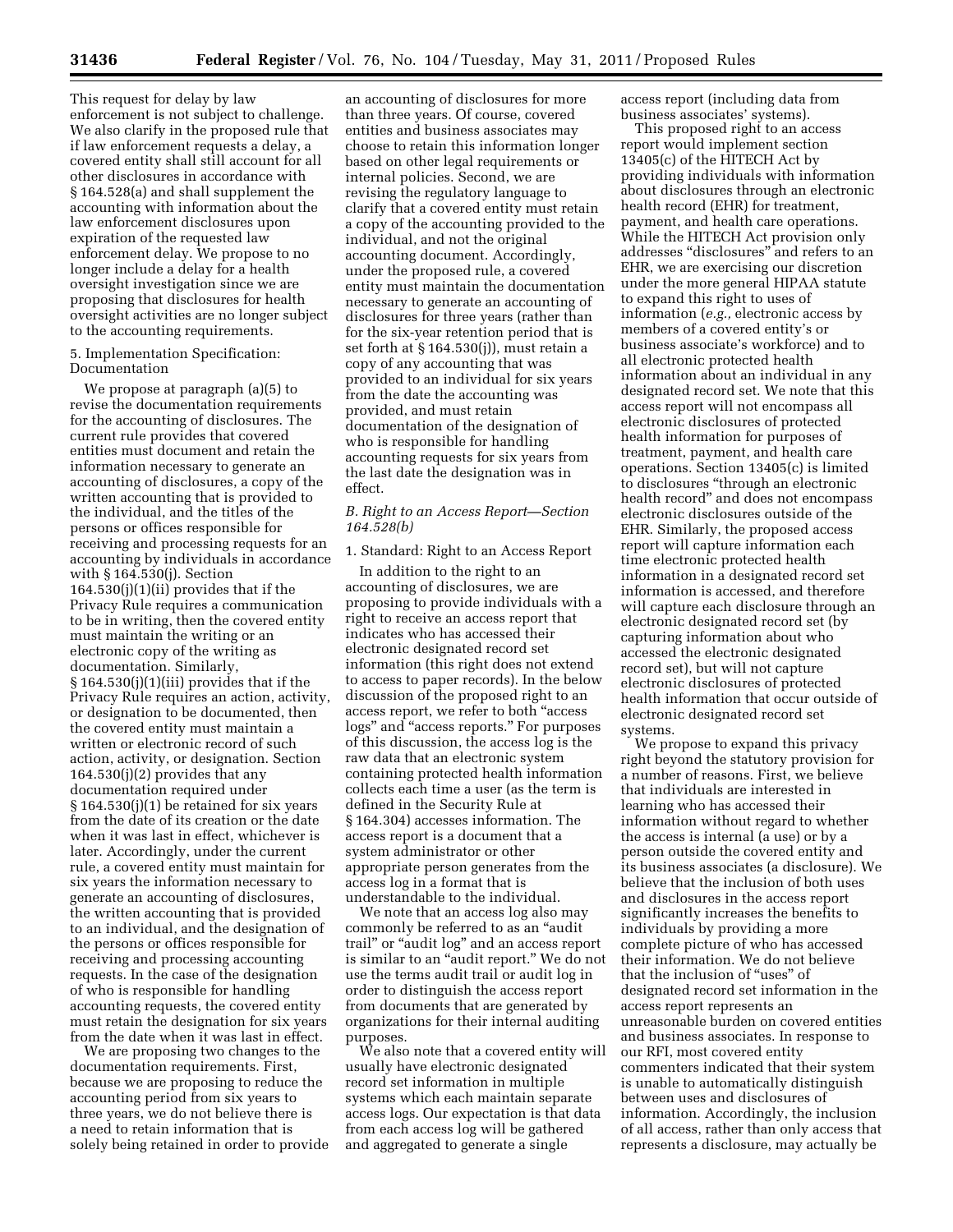less burdensome on covered entities and business associates than the alternative of configuring systems to distinguish between uses and disclosures of information.

We have included all electronic protected health information in a designated record set, rather than only EHR information, because we believe that this greatly improves transparency and better facilitates compliance and enforcement, while placing a reasonable burden on covered entities and business associates. As discussed below, in accordance with the Security Rule, all electronic systems with designated record set information should be creating access logs with sufficient information to create an access report. Regardless of whether the system qualifies as an EHR, we believe that it is reasonable to provide this access log information to individuals upon their requests. We propose to limit the access report requirements to electronic protected health information because we believe that extending the right to paper records would place an unreasonable administrative burden on covered entities since tracking such access is not an automated process and is not currently required under the Security Rule.

We believe that this broader approach adds clarity to compliance and enforcement efforts by avoiding the need to categorize certain electronic systems as EHRs. As health information technology advances, the concept of what constitutes an EHR is in a state of flux. A large integrated delivery system may have a large number of electronic systems containing designated record set information and there is no consensus on which of those systems should be considered part of the EHR. For example, a system may not be considered part of an EHR for purposes of Medicare and Medicaid's meaningful use Stage 1, but may become part of the EHR under Stages 2 or 3. We believe that limiting the right to an access report to an EHR would create too much confusion for covered entities, hinder our enforcement efforts, and lead to confusion for individuals who seek to exercise their privacy rights.

We recognize that our proposal extends the right to an access report to all covered entities and business associates that maintain electronic designated record set information, including covered entities and business associates that do not have systems that could be categorized as EHRs. We believe that this is reasonable since all such covered entities and business associates are required by the Security Rule to maintain access logs and,

therefore, should be able to provide this information to individuals in response to requests.

We believe that the administrative burden on covered entities who are complying with the HIPAA Security Rule will be reasonable, in light of their existing obligation to log access to electronic protected health information. Section 164.312(b) of the Security Rule (Standard: Audit Controls) currently requires covered entities to ''implement hardware, software, and/or procedural mechanisms that record and examine activity in information systems that contain or use electronic protected health information.'' Therefore, systems with designated record set information should already be configured to record activities such as when users access information. Additionally, § 164.308(a)(1)(ii)(D) of the Security Rule (Implementation specification: Information system activity review) currently requires covered entities to ''implement procedures to regularly review records of information system activity, such as audit logs, access reports, and security incident tracking reports.'' Accordingly, covered entities should already be logging access to electronic protected health information and regularly reviewing reports of such access.

We also propose to require covered entities to furnish access reports for business associates that maintain designated record set information. Individuals may have the same interest in learning who, at a business associate, has accessed their information (especially if the individual knows someone employed by the business associate). In response to a request for an access report, a covered entity must contact the business associates that create, receive, maintain, or transmit electronic designated record set information and obtain from them access reports with respect to the individual's information. As with accounting for disclosures under proposed paragraph (a), a covered entity only needs to obtain information from business associates that handle designated record set information (in this case, electronic designated record set information). Based on our proposed accounting and access report provisions, and the current provision at § 164.504(e)(ii) that requires business associates to make available protected health information in accordance with §§ 164.524 and 164.526 (which are both limited to designated record set information), we recommend that covered entities track which of their business associates have designated record set information.

We do not believe that the proposed language will place an unreasonable burden on business associates. Under § 164.314(a)(2)(i)(A) of the current Security Rule, covered entities are required to include in their business associate agreements the requirement that the business associates maintain reasonable and appropriate administrative, physical, and technical safeguards for electronic protected health information. Such safeguards should include the ability to determine who has accessed electronic protected health information. Furthermore, section 13401(a) of the HITECH Act specifically requires business associates to comply with §§ 164.308 (administrative safeguards) and 164.312 (technical safeguards) of the Security Rule. *See also* 75 FR 40,868, July 14, 2010 (proposing regulatory amendments to the Security Rule to require business associates to comply with the Rule). Accordingly, as with covered entities, business associates should have the ability to create an access report that indicates who has accessed an individual's electronic designated record set information.

We note that section 13405(c)(3) of the HITECH Act specifies that a covered entity may provide either an accounting that includes disclosures by business associates or an accounting that is limited to its own disclosures and a list of business associates (with contact information for each business associate). Under the second option, the individual would then need to contact each business associate to learn of any disclosures. We believe that the second option places an undue burden on the individual. First, the individual generally will not have a relationship with many of the business associates and therefore may feel uncomfortable contacting them. Second, some of the business associates may not even have designated record set information and thus may have no information to provide to the individual. Accordingly, we are exercising our general authority under the HIPAA statute to propose that the covered entity's access report include uses and disclosures by business associates of electronic designated record set information maintained by the business associates, rather than merely providing a listing of business associates.

# 2. Implementation Specification: Content of the Access Report

In paragraph (b)(2), we propose that the access report must set forth: (a) The date of access; (b) the time of access; (c) the name of the natural person, if available, otherwise the name of the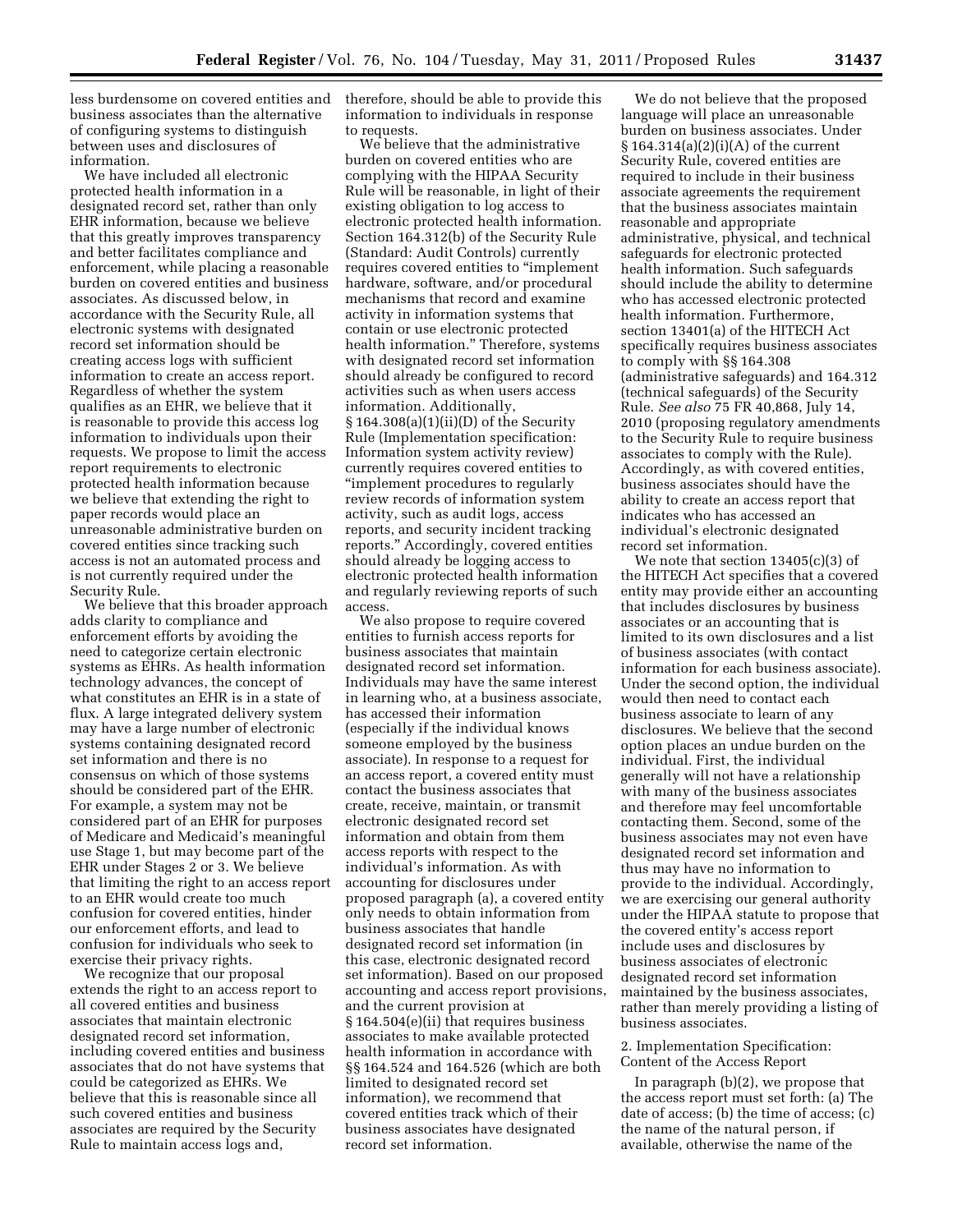entity accessing the electronic designated record set information; (d) a description of what information was accessed, if available; and (e) a description of the action by the user, if available (e.g., "create," "modify," "access," or "delete"). We expect that any access report will be readily capable of providing the date and time of access and the user name, and in many cases can also provide information about what information was accessed and the user's action (such as create, modify, print, *etc.*).

Our proposal would require the access report to include the date and time of access. We expect that all access logs include this information, so we believe it should be readily available for inclusion in access reports without substantial burden to covered entities and business associates. We note that access logs will sometimes include both the start time and end time for access. We intend for the covered entity to include the start time in the access report, although covered entities are free to also include the end time when it is available.

We propose to require that covered entities include in the access report the name of the natural person who is accessing the information, if available. We recognize that some access logs may not provide the first and last name of the person accessing the information, but instead may rely on a user ID. In such cases we expect, however, that a covered entity can readily match a user ID with a first and last name. We do not propose specific requirements as to how covered entities create their access reports. Accordingly, a covered entity is free to modify their systems (if necessary) to readily produce the first and last name of each user who accesses designated record set information, or may instead choose to perform a match between each user ID and name only in response to a request for an access report.

We note that in some circumstances an access log may only capture the name of an entity, rather than a natural person. For example, when information from an EHR is exchanged with an organization outside of the covered entity, the access log may capture only the name of the organization receiving the information. In such cases, when the name of a natural person is unavailable, the name of an entity that is outside of the covered entity or business associate will suffice.

Additionally, we recognize that an electronic designated record set system may exchange data with another electronic system within the organization. In such cases, we would

permit the access log to identify such access by the name of the covered entity in order to reflect that the individual's information was accessed by one of the covered entity's systems. To the extent that the covered entity is able to provide more information, such as a description of the system that is accessing the information, we encourage covered entities to include such information. We recognize that more information than the covered entity's name would be helpful to the individual, but we have concerns about the burden on covered entities if they were to have to describe each internal exchange of information between systems in more detail. In contrast, we believe individuals' interest in such internal exchanges may be limited. We request comment on this issue, particularly the burden of providing identifying information about internal systems and the interests of individuals in learning of such internal exchanges.

We are proposing to include the requirement that an access report include a description of what information in the electronic designated record set was accessed, if this information is available. We recognize that only some access logs may collect this information, and we are not proposing at this time to require covered entities and business associates to revise their remaining systems to collect this data going forward. We note that, because an access report will often reflect the access logs of various systems, an access report may include some entries that identify what information was accessed, while other entries may leave this field blank.

While we recognize that it may be helpful to individuals to learn what information was accessed, we believe that it would be unreasonable to require all covered entities and business associates to modify all of their electronic designated record set systems to collect this information, especially in light of the relatively small number of accounting requests that most covered entities have received to date. We request comment on the availability of this information in current access logs, the importance of the information to individuals, and the potential administrative burden of requiring that access reports include a description of what information was accessed.

Lastly, we propose to require that the access report include a general description of the action taken by the user with respect to the record, if available, such as whether the user created, modified, deleted, or merely accessed the record. This provision is not intended to require covered entities

and business associates to include in the access report a description of what use or disclosure was ultimately made with the information accessed or to whom the user provided the information. For example, the access report should not indicate that the user provided a copy of the record to law enforcement.

Unlike an accounting under paragraph (a) of this section, the access report need not include the address of the user (required under paragraph (a) when known) or a brief statement of the purpose of the disclosure. Section 13405(c) of the HITECH Act provides that the Secretary shall only require the collection of information after taking into account the interests of individuals in learning the circumstances under which their protected health information is being disclosed and the administrative burden of accounting for such disclosures. After consideration of our experience in administering the Privacy Rule and the feedback we received from stakeholders over the years and in response to our RFI, we do not propose to require these elements in an access report because we believe that the burden of collecting them outweighs the interests of individuals in learning of them.

We are not requiring access reports to include the address of the user because we do not believe that this information is uniformly collected by current access logs and do not believe that individuals have sufficient interest in this information to warrant adding it. While some access to electronic designated set information will occur outside of a covered entity's facility (including access granted to persons who are not members of the covered entity's workforce) we expect that most access occurs at the covered entity's facility, meaning that the address would be that of the facility. We do not expect that most individuals have a strong interest in learning where their information was accessed, especially where it is mostly accessed at the facility. Rather, we expect that individuals are far more interested in learning who accessed their information rather than where it was accessed. We request comment on the potential burden to covered entities and potential benefit to individuals of requiring the access report to include address information that indicates where the access occurred.

We are not proposing to require that access reports include a description of the purpose of the access. In response to our RFI, a majority of commenters indicated that we should not require that an accounting of disclosures for treatment, payment, and health care operations include the purpose of the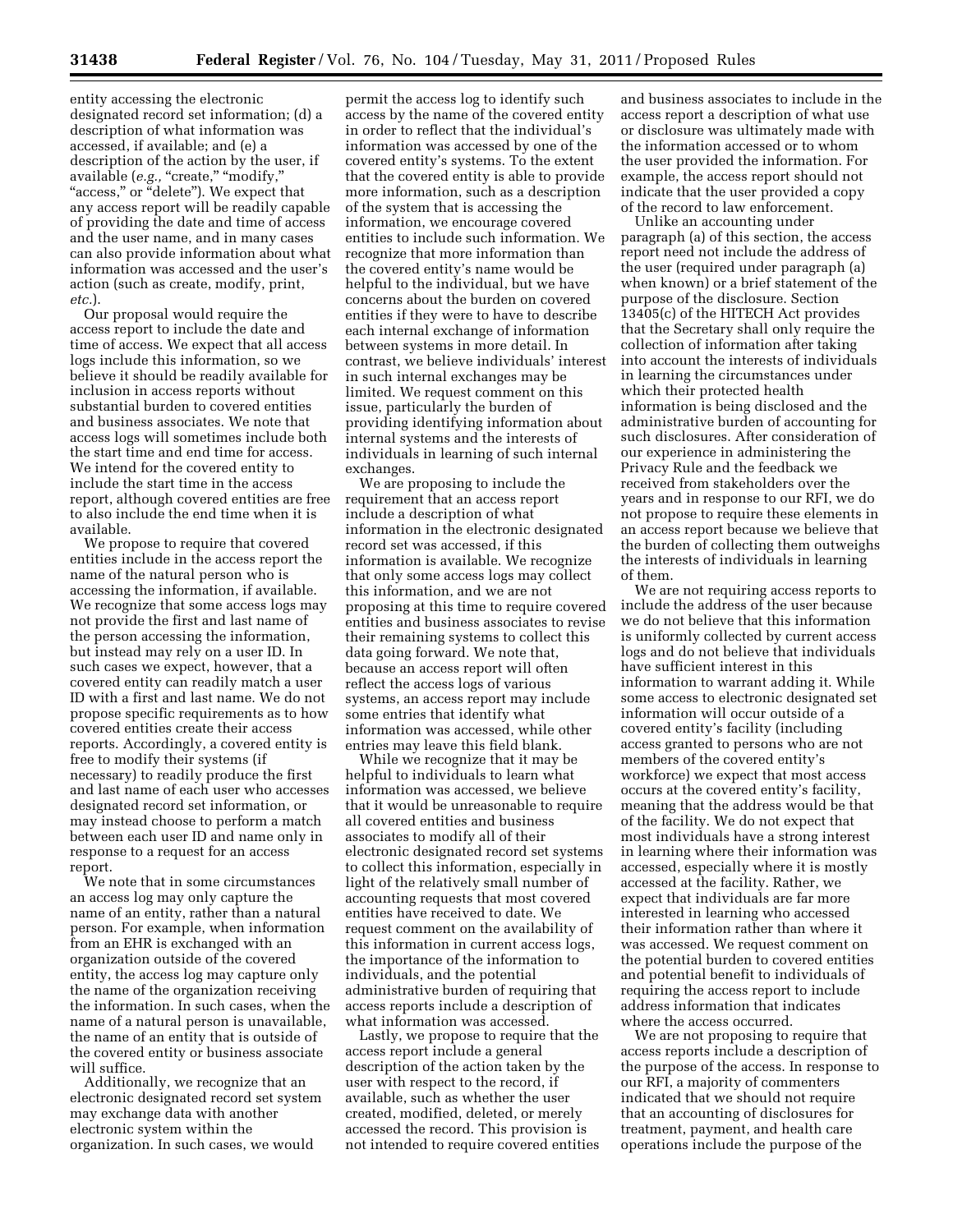disclosure. Commenters stated that this information is not currently captured when protected health information is accessed, and requiring the information would represent a significant disruption of workflow. The majority of commenters also indicated that individuals did not have a good understanding of terms such as ''health care operations.'' A minority of commenters (approximately 20%, representing consumers and covered entities) indicated that inclusion of the purpose of the disclosure is essential to a meaningful accounting. In addition to the RFI, we have received anecdotal reports that identifying the purpose of a disclosure is sometimes important, but that more often individuals are most interested in learning who has accessed their information.

After consideration of the input that we received in response to the RFI and our experience in administering the Privacy Rule, we believe the burden on covered entities and business associates in identifying the purpose of each access to electronic designated record set information significantly outweighs the benefit to individuals of learning of such information. In almost all cases, covered entities and business associates would need to modify existing systems in order to add the ability to track why a user is accessing electronic designated record set information. These modifications would represent significant time and cost. Once the modifications are made, requiring users to input their reason for accessing electronic protected health information would represent a significant disruption to existing workflow. The cumulative effect of requiring an extra step each time a user accesses electronic designated record set information would be substantial. Furthermore, because there would be no similar requirement to track the reason each time paper records are viewed, such a proposal could represent a significant disincentive to adoption of EHR technology.

In contrast to the burden on all covered entities and business associates, we believe the benefit to individuals would be modest. To date, we understand there have been relatively few requests for accountings of disclosures. While the availability of access reports may lead to an increased number of requests, we would continue to expect that only a small minority of individuals would exercise this right. Of those requests, we expect that many individuals would only be interested in learning who accessed their information, without regard to why the information was accessed. Accordingly,

with respect to tracking the purpose of each access to electronic designated record set information, we believe that the substantial burden on all covered entities and business associates significantly outweighs the benefits to a relatively small number of individuals who would seek to find out why their information was accessed. We note that, with respect to the disclosures that we believe to be of most interest to individuals (such as impermissible disclosures for which the individual did not receive breach notification or disclosures to law enforcement of designated record set information), the individual would have the right to a full accounting under paragraph (a). We request comment on our proposal to not require covered entities and business associates to include a description of the purpose of access in access reports.

We note that we have not proposed that the access report include the ultimate recipient of the electronic protected health information, unless the recipient is the natural person or entity with direct access to the electronic protected health information (see clarification above regarding documenting action by the user in the access report). We believe that this information, as well as the purpose of the access, is generally not captured by systems currently available today. As such, we have not proposed the same exceptions as for the accounting of disclosures requirement (*e.g.,* for a law enforcement delay, or for reports to a government agency of suspected child abuse), since information that may merit an exception would not be included within the access report.<sup>4</sup> Even if such exceptions were included, it is not clear to us that there would be a practical way in which to identify the excepted accesses in order to exclude them from the access report, again because the purpose and ultimate recipient are not recorded. We request comment on our assumption that systems do not record information about the purpose of the access and ultimate recipient of the information within audit logs. We additionally request comment on ways in which such accesses, if excepted from the access report, could be identified and excluded in an automated way.

Based on the above, we expect that the proposed right to an access report will require minimal, if any, changes to

existing information systems. Covered entities and business associates who are compliant with the Security Rule or their business associate agreements should already be logging the information necessary for an access report and should be able to generate such a report. As noted earlier, we recognize that electronic designated record set information will often reside in a number of distinct systems that maintain separate access logs. There may be significant burden in aggregating this data into a single access report. However, we believe that this administrative burden is reasonable in light of the interests of individuals in learning who has accessed their protected health information. Additionally, the burden of generating access reports will be directly proportionate to the interests of individuals; if few individuals request access reports, then covered entities will rarely need to undertake the burden of generating an access report. We request comment on the above conclusions.

In paragraph (b)(2)(ii), we are proposing to require covered entities to provide individuals with the option to limit the access report to a specific date, time period, or person. For example, an individual may request that the access report be limited to whether a specific person (such as a family member) accessed the individual's electronic designated record set information over a specific time period (such as within the last two months). We believe that this requirement will prove beneficial to both individuals and covered entities. It will be beneficial to individuals by allowing them to better focus on information of interest. If an individual is only interested in learning of whether a particular person accessed the individual's health information over a specific time period, there is no reason for the individual to receive a voluminous access report filled with other information.

Similarly, we believe this requirement will prove beneficial to covered entities by minimizing the information that the covered entities need to collect. We expect that audit systems can readily produce an access report limited in this fashion. Therefore, we believe that it would be an unnecessary use of the covered entity's and business associates' resources to create a broad access report when the individual is only seeking very specific information.

We are recommending—although not requiring—that covered entities offer individuals the option to limit the access report to specific organizations. For example, if the individual is not interested in learning of access at

<sup>4</sup>We note that to the extent a covered entity nonetheless has a reasonable belief that providing certain information in the access report to a personal representative of an individual could endanger the individual, it may elect not to provide the information pursuant to  $\S$  164.502(g)(5) of the Privacy Rule.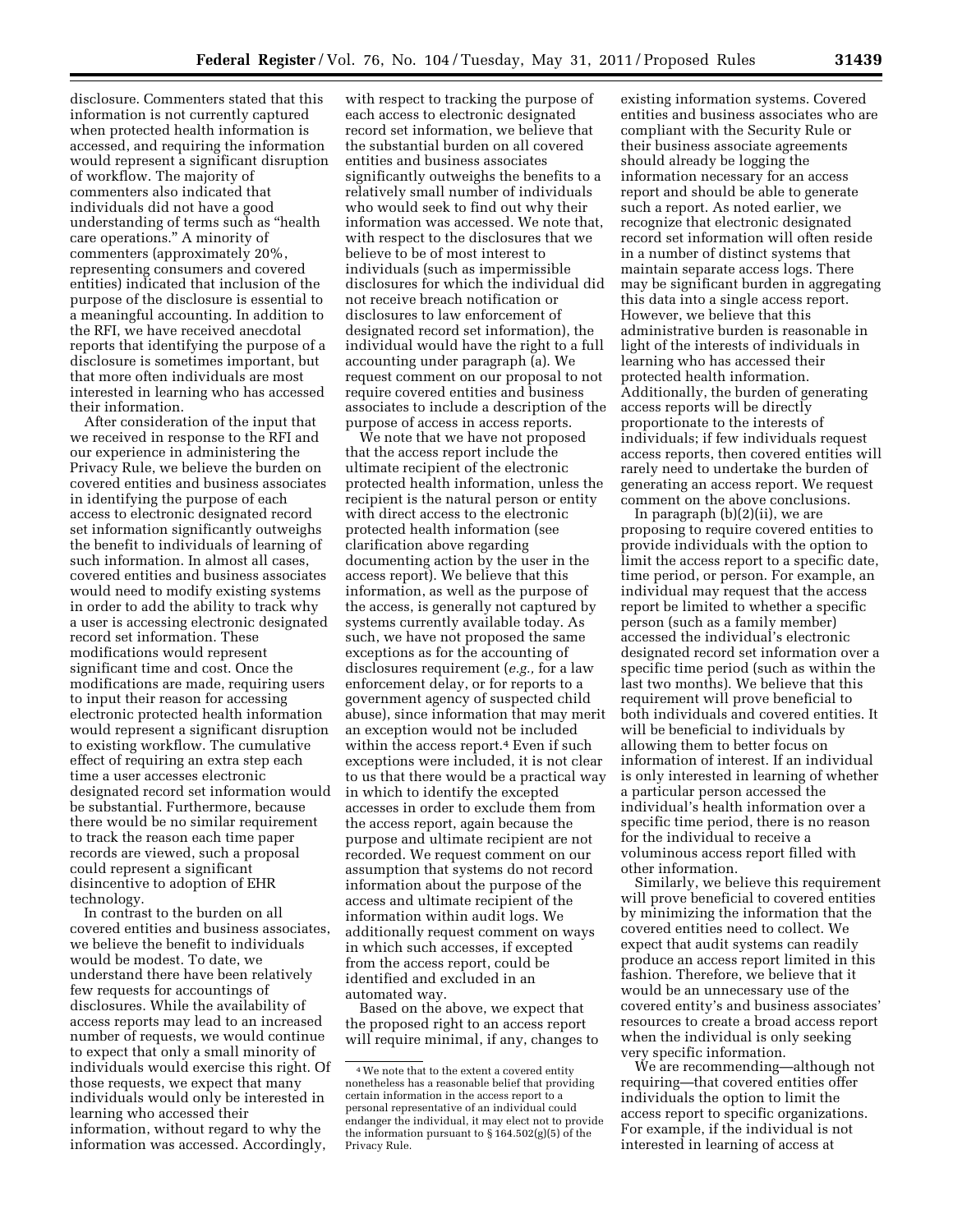business associates, there is no reason for the covered entity to contact business associates to obtain their access reports. Conversely, if the individual is interested in learning about access at a particular business associate, then the covered entity need not run an internal access report nor obtain access reports from business associates other than the one that is of interest to the individual.

We are also proposing, in paragraph (b)(2)(iii), that the covered entity provide the access report in a format that is understandable to the individual. This would be a format that is structured in a manner so that it reasonably can be understood by individuals without an external aid. This proposal does not require any summary information or additional content, such as information about the role of each person who accesses the individual's protected health information.

The following is an example of an access report that is formatted so as to be understandable to the individual:

| Date   | Time  | Name   | Action |  |
|--------|-------|--------|--------|--|
| 10/10/ | 02:30 | John,  | Viewed |  |
| 2011.  | p.m.  | Andrew |        |  |

In contrast, the following is the same information that is not in a format that is understandable to the individual:

201110101430JOHNANDREW3

The above is not understandable because it is coded and requires the use of an external guide.

3. Implementation Specification: Provision of the Access Report

We are proposing at paragraph (b)(3)(i) the same timing requirements for provision of an access report as for provision of an accounting of disclosures. Accordingly, a covered entity would have 30 days to provide the access report, including the logs of business associates that create, receive, maintain or transmit electronic designated record set information. The covered entity may extend the time by 30 days where necessary, as long as the covered entity provides the individual with a written statement that includes the reason for the delay and the date by which the covered entity will provide the access report. The covered entity is only permitted one extension of time.

We are proposing at paragraph (b)(3)(ii) that the covered entity must provide the access report in the machine readable or other electronic form and format (*e.g.,* compatibility with a specific software application) requested by the individual, if it is readily

producible in such form and format; or, if not, in a readable electronic form and format as agreed to by the covered entity and the individual. If the individual does not agree to accept the readable electronic format that is readily producible by the covered entity, the covered entity may provide a readable hard copy. If the individual requests the access report in hard copy form, the covered entity must provide the individual with the access report in a readable hard copy form. For these purposes, we propose to provide that machine readable data is digital information stored in a standard format enabling the information to be processed and analyzed by computer. For example, this would include providing the access report in the format of MS Word or Excel, text, HTML, or text-based PDF, among other formats. We request comment on the ability of covered entities to provide access reports in machine readable or other electronic formats.

As with the accounting of disclosures, we are proposing that the covered entity may not charge for providing the first access report to an individual in any 12 month period, but may charge a reasonable, cost-based amount for each additional access report that is requested within the 12-month period (which may include the reasonable costs of including access report information of business associates). The proposed rule requires the covered entity to inform the individual at the time of the first access report request that all subsequent requests in the 12-month period may be subject to a fee. The proposed rule also requires the covered entity to inform the individual of the fee at the time of the subsequent request and to provide the individual with an opportunity to withdraw or modify the request in order to avoid or reduce the fee.

We are also proposing, in paragraph (b)(3)(iv), that the covered entity may require individuals to make requests for an access report in writing provided that it informs the individual of such a requirement. This same language is currently found in § 164.524 (access of individuals to protected health information) and § 164.526 (amendment of protected health information). As we discussed with respect to the provision of the accounting of disclosures, we encourage covered entities to create forms for individuals to request an access report that provides information about the information the individual will receive and allows the individual to narrow the request based on the individual's interests. We believe that it is in both the covered entity's and

individual's best interests to use written requests to narrow access reports, so that the individual only receives the information of interest, and the covered entity does not have the administrative burden of responding to an overly broad request.

# 4. Implementation Specification: Documentation

We are proposing at paragraph (b)(4) the same documentation requirements for access reports as for accountings of disclosures. Accordingly, we propose that a covered entity or business associate must retain the documentation needed to produce an access report (*e.g.,*  the necessary access log) for three years (rather than for the six-year retention period that is set forth at § 164.530(j)), the covered entity must retain for six years copies of access reports that were provided to individuals, and must maintain a designation of the persons or offices responsible for receiving and processing requests for access reports for six years from the last date the designation was in effect.

5. Accounting for Disclosures That Are Made Through Electronic Health Information Exchange

In addition to the right to an access report, we also considered providing individuals with the right to receive a full accounting for treatment, payment, and health care operations disclosures through an EHR when such disclosures are made through electronic health information exchange (*i.e.,* disclosures that originate from an EHR that are received by another electronic system). For example, such a proposal would have required a full accounting, including a description of the purpose of the disclosure, when a covered entity or business associate transmits some or all of an EHR to another electronic system (such as another covered entity's EHR, a pharmacy, laboratory, or health plan). This would have included health information exchange when the disclosure is in response to a query, and health information exchange that is initiated by the disclosing covered entity.

After careful consideration of this option, we concluded that accounting for such disclosures at this time would be overly burdensome when compared to the potential benefit to individuals. Especially for EHR technology that is not certified pursuant to ONC standards and certification criteria, covered entities might need to make substantial and costly modifications to their existing EHR systems in order to track the purpose of disclosures for treatment, payment, and health care operations.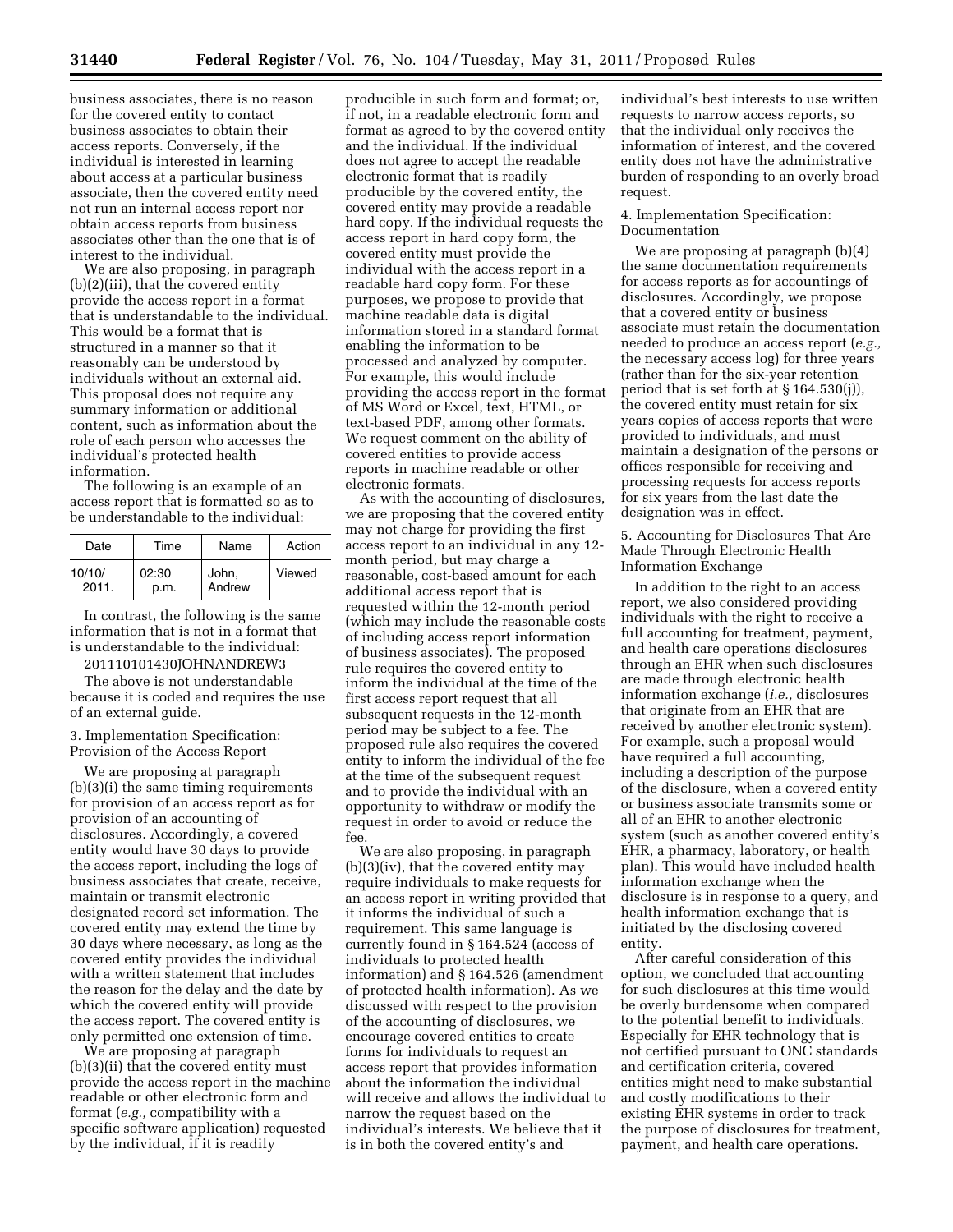However, as electronic health information exchange expands and standards for such exchange are adopted, we intend to work with ONC to assess whether such standards should include information about the purpose of each exchange transaction. Adoption of such standards may significantly reduce the burden on covered entities to account for treatment, payment, and health care operations disclosures through electronic health information exchange. We then intend to revisit this issue and determine whether the accounting requirements should be revised to encompass such disclosures, in light of the interests of individuals and the reduced burden on covered entities.

We note that, despite not proposing to adopt the above option with respect to treatment, payment, and health care operations disclosures, individuals still have a right to learn of disclosures through electronic health information exchange if such disclosures fall under proposed paragraph (a)(1), such as disclosures for public health. Additionally, each time electronic designated record set information is accessed for purposes of electronic health information exchange (regardless of the purpose of the exchange), the date, time, and identity of the user will be captured in the access report.

# *C. Confidentiality of Patient Safety Work Product*

We recognize that there may be times when a covered entity or business associate may disclose electronic designated record set information to a patient safety organization pursuant to the Patient Safety and Quality Improvement Rule at 42 CFR part 3, which implements the Patient Safety and Quality Improvement Act of 2005.

A member of a covered entity's or business associate's workforce may access electronic designated record set information for patient safety activities under 42 CFR part 3, or a covered entity may permit employees of a patient safety organization to directly access electronic designated record set information. The fact that a workforce member or other appropriate person uses or discloses protected health information for patient safety activities may constitute patient safety work product under 42 CFR part 3, and thus may fall under the privilege and confidentiality provisions of the Patient Safety and Quality Improvement Rule. It is not our intention to interfere with those protections.

Accordingly, we propose at paragraph (c) that a covered entity shall exclude from an accounting or access report

under § 164.528 any information that meets the definition of patient safety work product at 42 CFR 3.20. This will avoid any conflicts between the two sets of regulations.

# *D. Notice of Privacy Practices—Section 164.520*

Under the Privacy Rule at § 164.520, a covered entity is required to provide an individual with a notice of privacy practices that includes descriptions of the individual's rights under the Privacy Rule. Section 164.520(b)(1)(iv)(E) provides that the notice must contain a statement of the individual's right to receive an accounting of disclosures of protected health information as provided by § 164.528. We are proposing to revise  $\S 164.520(b)(1)(iv)(E)$ to also require a statement regarding an individual's right under the proposed rule to receive an access report.

This proposed change to a covered entity's notice of privacy practices would constitute a material change to the notice. Section 164.520(b)(3) requires covered entities to promptly revise and distribute the notice as outlined in § 164.520(c) where there is a material change to the notice. With respect to health care providers with a direct treatment relationship with individuals, § 164.520(c)(2)(iv) requires the provider to make the notice available upon request on or after the effective date of the revision and, if the provider maintains a physical service delivery site, promptly have the notice posted and available at the delivery site for individuals to take with them. Health plans are currently required by the Privacy Rule to distribute notices to current members within 60 days of a material revision.

As discussed below in Section V, we are not proposing to require covered entities and business associates to comply with the access report requirements until January 1, 2013, or January 1, 2014, depending on the age of their electronic designated record set systems. Therefore, covered entities need not revise their notices of privacy practices to reflect the right to receive an access report until the earliest applicable compliance date.

We recognize that health plans may incur significant costs informing individuals of a change to their notices of privacy practices within 60 days of the effective date of the change. In the Department's notice of proposed rulemaking to implement the privacy provisions of the Genetic Information Nondiscrimination Act of 2008 (GINA) (74 FR 51703–51704) and its HITECH Act notice of proposed rulemaking (75 FR 40898–40899), the Department

solicited comment on ways to inform individuals of changes to privacy practices without unduly burdening health plans. The Department has been considering a number of options in response to those comments, including allowing health plans to notify individuals of revisions to the notice of privacy practices (either by providing the revised notice or information about the material change and how to obtain the revised notice) in their next annual mailing to individuals then covered by the plan, rather than within 60 days of the material change. Any modifications to the 60-day time period for health plans will be addressed in those final rules. If any changes are made to the 60 day time period, it is expected that the change would then also apply to this rule when final.

However, even if the 60-day deadline to inform individuals of material changes is not modified by the Department in the other HITECH Act and/or GINA rulemakings, we believe that the cost to health plans to revise and distribute notices under this rule can be minimized in light of the lengthy compliance period we are considering. For example, a health plan can minimize its mailing costs by including notice of the new right to an access report in an annual mailing prior to the date that notification is required under § 164.520(c)(1)(i)(C) (i.e., prior to March 2, 2013, or 2014, the dates that are 60 days after the 2013 and 2014 compliance deadlines).

#### **V. Effective and Compliance Dates**

We propose separate compliance dates for the changes to the accounting of disclosures requirements and for the right to receive an access report. We propose that covered entities and business associates will be required to comply with the revised accounting of disclosures provision by no later than 180 days after the effective date of the final rule. The effective date of the final rule will be 60 days after publication in the **Federal Register**, so covered entities and business associates will have 240 days after publication of the final rule to come into compliance. This is consistent with our proposed changes to § 160.105 found in the notice of proposed rulemaking published at 75 FR 40,868, July 14, 2010. That proposal would establish at § 160.105 a 180-day compliance period for future modifications to the HIPAA Rules, unless otherwise specifically provided.

We believe that this compliance period is reasonable in light of current obligations on covered entities and business associates. For example, covered entities should currently be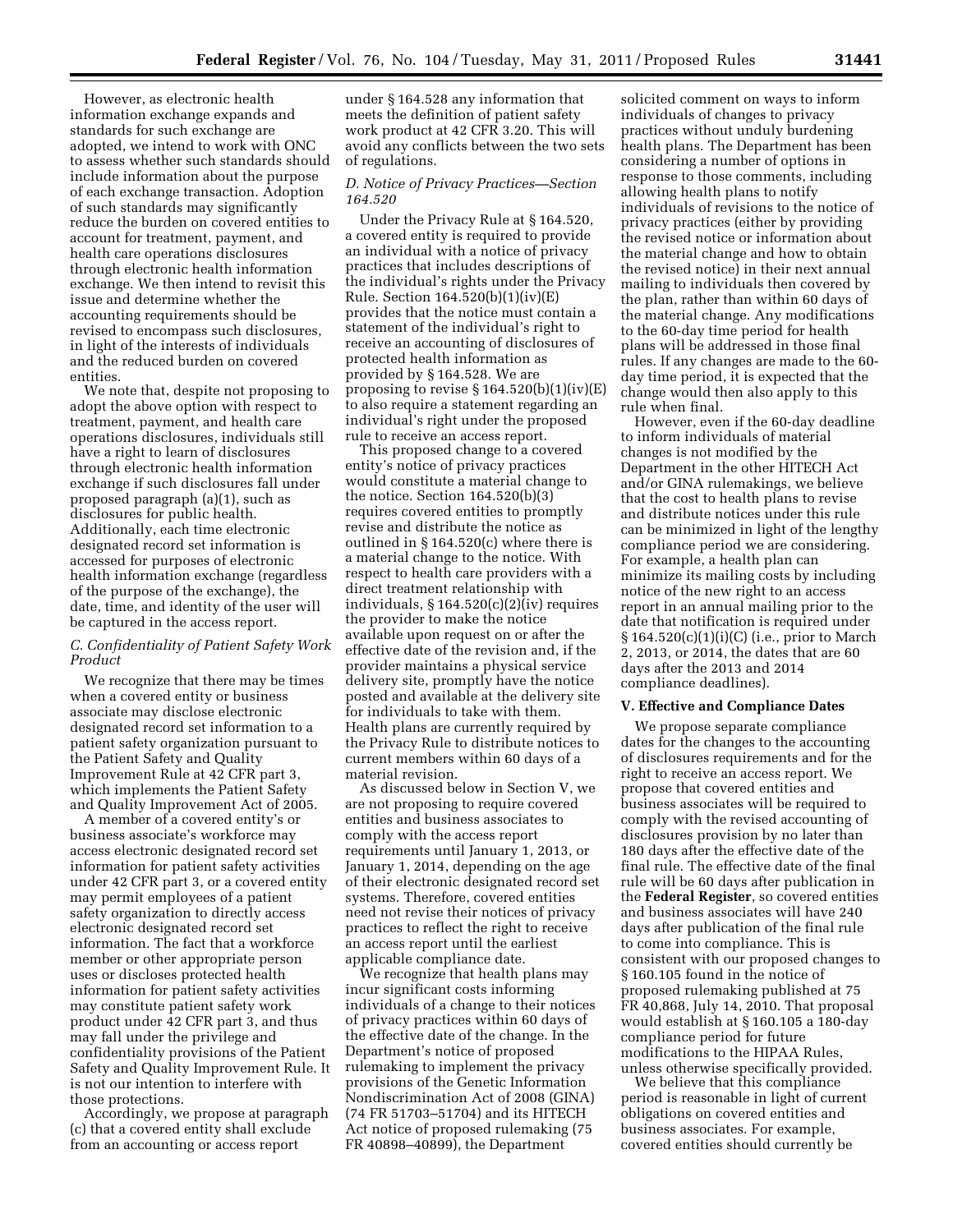able to produce an accounting of disclosures on request. Business associates should currently be able to provide accounting information to a covered entity on request. The proposed changes to the existing accounting for disclosures requirements generally would streamline the requirements and otherwise make compliance easier, as well as shorten the accounting period from six years to three years. Therefore, we expect that covered entities and business associates can implement these changes expeditiously.

We propose to require covered entities and business associates to produce an access report upon request beginning January 1, 2013, for any electronic designated record set systems that were acquired after January 1, 2009. Section 13405(c)(4)(B) of the HITECH Act provides that a covered entity that acquired an EHR after January 1, 2009, must account for disclosures for treatment, payment, and health care operations beginning January 1, 2011 (or the date that it acquires an EHR after January 1, 2011). The statute authorizes the Secretary to extend this date to no later than 2013. Because we are proposing to provide individuals with a right to an access report covering any electronic designated record set information, rather than only access to an EHR, we are basing the compliance date on when a covered entity acquires a particular electronic designated record set system. Additionally, because we recognize that covered entities will require time to create policies and procedures to generate an access report upon request, we are exercising our statutory authority and extending the 2011 date to January 1, 2013.

We propose to require covered entities and business associates to produce an access report upon request beginning January 1, 2014, for electronic designated record set systems that were acquired on or before January 1, 2009. Section  $13405(c)(4)(A)$  provides that a covered entity that acquired an EHR as of January 1, 2009, must account for disclosures for treatment, payment, and health care operations beginning January 1, 2014. The statute authorizes the Secretary to extend this date to no later than 2016. For the same reasons as discussed above, we are making the compliance deadline contingent on when an electronic designated record set system was acquired. We do not believe that it is necessary to extend the January 1, 2014 date.

Covered entities and business associates should already be logging access to electronic protected health information and should have the ability to generate access reports pursuant to

the Security Rule. We recognize that covered entities and business associates may need time to make some modifications to systems and processes, such as creating a process to aggregate data from multiple access logs into a single access report. However, we believe that the above dates of January 1, 2013, and January 1, 2014, will provide sufficient time. We note that this will also provide covered entities with time to revise their notices of privacy practices.

We recognize that, pursuant to these compliance dates, during 2013 a covered entity or business associate may be required to produce an access report that includes access to some electronic designated record set systems (those acquired after January 1, 2009) but not others (those acquired as of January 1, 2009). We encourage covered entities and business associates in such circumstances to provide access reports that include all designated record set systems during 2013, even if the covered entity or business associate is not required to include some of the electronic systems at that time.

Under our proposed rule, access reports must cover a three-year period and covered entities and business associates must retain their access log information for three years. Because covered entities should already be maintaining access logs pursuant to the Security Rule, we believe that it is reasonable to require covered entities to produce access reports, upon request, covering access over the prior three years beginning on the proposed January 1, 2013, and January 1, 2014, compliance dates. We request comment on whether covered entities will be able to generate access reports covering the preceding three years on these compliance dates.

#### **VI. Regulatory Analyses**

#### *A. Introduction*

We have prepared a regulatory impact statement in compliance with Executive Order 12866 (September 1993, Regulatory Planning and Review), the Regulatory Flexibility Act (RFA) (September 19, 1980, Pub. L. 96–354), the Unfunded Mandates Reform Act of 1995 (Pub. L. 104–4), and Executive Order 13132 on Federalism.

#### 1. Executive Order 12866

Executive Orders 13563 and 12866 direct agencies to assess all costs and benefits of available regulatory alternatives and, if regulation is necessary, to select regulatory approaches that maximize net benefits (including potential economic,

environmental, public health and safety effects, distributive impacts, and equity). Executive Order 13563 emphasizes the importance of quantifying both costs and benefits, of reducing costs, of harmonizing rules, and of promoting flexibility. This rule has been designated a ''significant regulatory action'' although not economically significant, under section 3(f) of Executive Order 12866. Accordingly, the rule has been reviewed by the Office of Management and Budget.

A regulatory impact analysis must be prepared for major rules that have economically significant effects (\$100 million or more in any one year) or adversely affect in a material way the economy, a sector of the economy, productivity, competition, jobs, the environment, public health or safety, or State, local, or tribal government or communities (58 FR 51741).

We estimate the effects of the requirement for covered entities (including indirect costs incurred by third party administrators, which frequently send out notices on behalf of health plans) to issue new notices of privacy practices, would result in new total costs of \$20.2 million. We estimate that the private sector would bear almost the entirety of this new total cost, with State and Federal plans bearing a minimal share. While we anticipate the issuance of new notices of privacy practices to be the predominant source of additional costs for covered entities, there may be the potential for covered entities to incur other costs which we are unable to quantify at this time, as discussed further below. For example, we request more information on the number of anticipated accounting of disclosures and access reports; the additional costs, if any, of offering them in electronic formats (both machine readable or non machine readable); the burden of tracking access to electronic designated record set information; and any other additional changes to existing systems that would be necessary.

Although we expect the economic impact of issuing privacy notices and the possibility of other non-quantifiable costs and savings discussed in the regulatory analysis below to be less than \$100 million annually, we nevertheless conducted analysis of the costs of the proposed regulations.

#### 2. Regulatory Flexibility Act

The RFA requires agencies to analyze options for regulatory relief of small businesses if a rule has a significant impact on a substantial number of small entities. We present our regulatory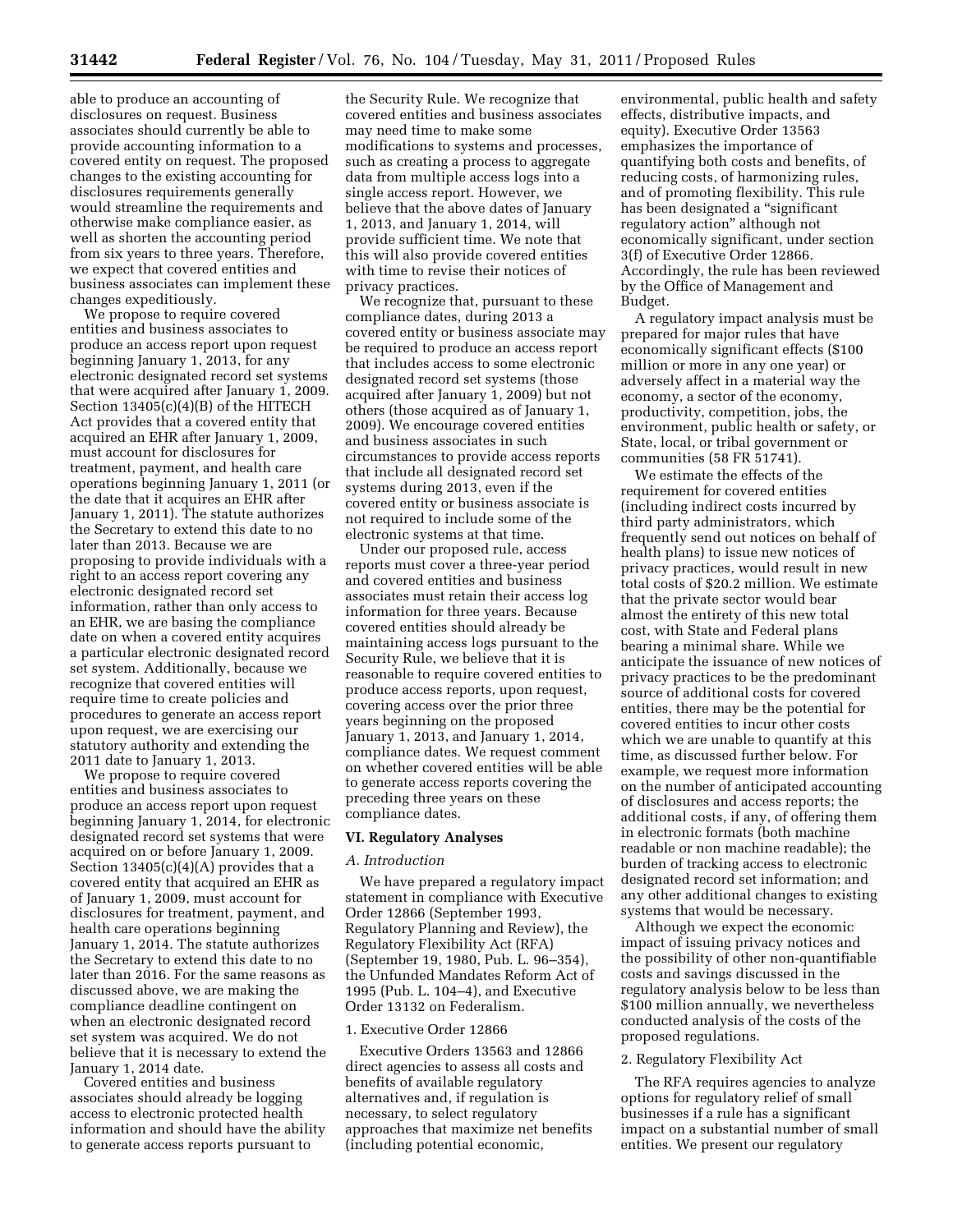flexibility analysis of this proposed rule in Section D below.

The RFA generally defines a "small" entity" as  $(1)$  a proprietary firm meeting the size standards of the Small Business Administration (SBA), (2) a nonprofit organization that is not dominant in its field, or (3) a small government jurisdiction with a population of less than 50,000. Because 90 percent or more of all health care providers meet the SBA size standard for a small business or are nonprofit organizations, we generally treat all health care providers as small entities for purposes of performing a regulatory flexibility analysis. The SBA size standard for health care providers ranges between \$7.0 million and \$34.5 million in annual receipts.

With respect to health insurers and third party administrators, the SBA size standard is \$7.0 million in annual receipts. While some insurers are classified as nonprofit, it is possible they are dominant in their market. For example, a number of Blue Cross/Blue Shield insurers are organized as nonprofit entities; yet they dominate the health insurance market in the States where they are licensed. In addition, we lack the detailed information on annual receipts for insurers and plan administrators and, therefore, we do not know how many firms qualify as small entities. We welcome comments on the number of small entities in the health insurer and health plan administrator market.

#### 3. Unfunded Mandates Reform Act

Section 202 of the Unfunded Mandates Reform Act of 1995 (UMRA) requires that agencies assess anticipated costs and benefits before issuing any rule whose mandates would require spending in any one year of \$100 million in 1995 dollars, updated annually for inflation. In 2010, that threshold is approximately \$135 million. UMRA does not address the total cost of a rule. Rather, it focuses on certain categories of cost, mainly those ''Federal mandate'' costs resulting from: (1) Imposing enforceable duties on State, local, or tribal governments, or on the private sector; or  $\bar{2}$ ) increasing the stringency of conditions in, or decreasing the funding of, State, local, or tribal governments under entitlement programs. We estimate the costs of the proposed rule will be approximately \$20.2 million, largely due to the revision of privacy notices. This amount is not sufficient to warrant an analysis of costs and benefits under the UMRA provisions. However, as we explained under EO 12688, we are conducting an

analysis of the costs that could result from the proposed rule.

#### 4. Federalism

Executive Order 13132 establishes certain requirements that an agency must meet when it promulgates a proposed rule (and subsequent final rule) that imposes substantial direct requirement costs on State and local governments, preempts State law, or otherwise has Federalism implications.

The Federalism implications of the Privacy and Security Rules were assessed as required by Executive Order 13132 and published as part of the preambles to the final rules on December 28, 2000 (65 FR 82462, 82797) and February 20, 2003 (68 FR 8334, 8373), respectively. Regarding preemption, the preamble to the final Privacy Rule explains that the HIPAA statute dictates the relationship between State law and Privacy Rule requirements, and the Rule's preemption provisions do not raise Federalism issues. The HITECH Act, at section 13421(a), provides that the HIPAA preemption provisions shall apply to the HITECH provisions and requirements.

We do not believe that this rule will impose substantial direct compliance costs on State and local governments that are not required by statute. The proposed rule would only apply to State and local government entities that are covered entities under the HIPAA Privacy and Security Rules. Such entities should already be maintaining access logs with the information necessary to generate an access report. Accordingly, the costs attributable to the new right to receive an access report should be limited to the cost of responding to requests for such a report (*e.g.*, the burden of aggregating information from multiple access logs into a single access report). This cost should be small, in light of the relatively small number of requests that we expect covered entities to receive from individuals.

State and local government entities that are covered entities may also incur some cost in revising their notices of privacy practices. Based on the length of time provided prior to the January 1, 2013, and January 1, 2014, compliance dates, we expect that such covered entities may minimize their costs by informing individuals of the change to the notice of privacy practices as part of an annual mailing.

In considering the principles in and requirements of Executive Order 13132, the Department has determined that these proposed modifications to the Privacy Rule will not significantly affect the rights, roles, and responsibilities of the States.

#### *B. Why are we proposing these regulations?*

Section 13405(c) of the HITECH Act directs the Secretary to promulgate regulations requiring covered entities to account for disclosures of protected health information through an EHR for purposes of treatment, payment, and health care operations. In issuing the regulations, the Secretary is to balance the burden imposed on covered entities with the interests of individuals to know about the disclosure of their protected health information.

We are proposing these regulations to provide individuals with the expanded right to an accounting that is provided for in section 13405(c), to provide individuals with a more complete accounting through the right to receive an access report that includes information on each time a covered entity's or business associate's electronic designated record set information is accessed, and to improve the workability and effectiveness of the current accounting provision through a number of additional changes.

#### 1. What are the current regulations?

The current rule at § 164.528 provides an individual the right to an accounting of disclosures of his or her protected health information. A disclosure is defined at § 160.103 as ''the release, transfer, provision of access to, or divulging in any other manner of information outside the entity holding the information.'' An individual whose protected health information has been disclosed has the right to receive an accounting of such disclosures. This accounting does not include certain categories of disclosures, such as those for treatment, payment, or health care operations, based on an authorization, or to family, friends, and others involved in the individual's care (for a full list of the current exemptions from the accounting requirement, see  $§ 164.528(a)(1)$ .

Additionally, §§ 164.308 and 164.312 of the Security Rule require covered entities to maintain and periodically review reports of who accesses electronic protected health information. Under current regulations, while covered entities are required to log access to individuals' electronic protected health information, covered entities do not have to provide the information from these access logs to individuals.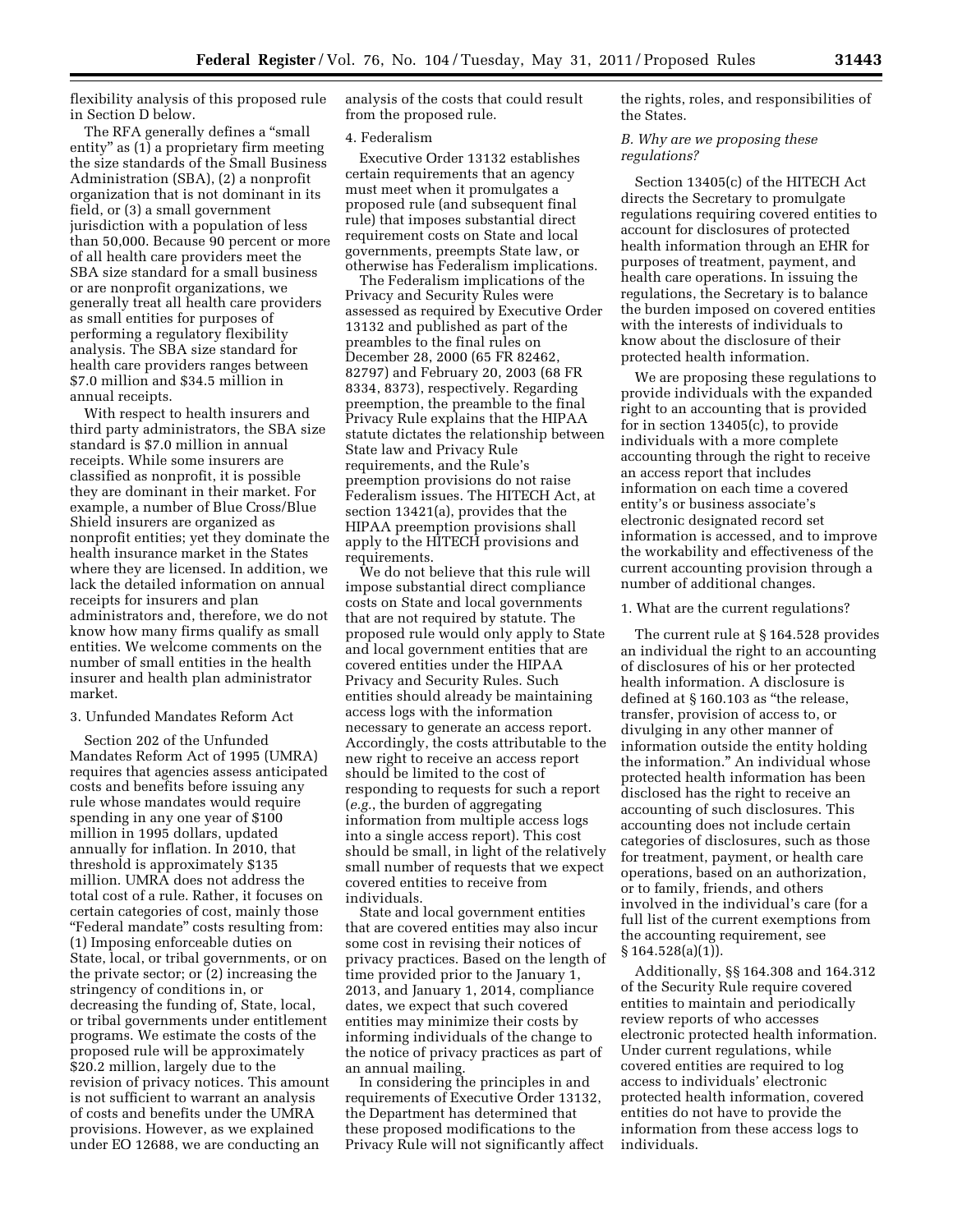# 2. What are we proposing?

Under the proposed § 164.528, the section will be divided into an individual's right to receive an accounting of disclosures and a right to receive an access report. The access report would be limited to only electronic protected health information in a designated record set. For each time that electronic designated record set information is accessed, whether by a member of the covered entity's or business associate's workforce (a use) or by someone outside the organizations (a disclosure), an access report would include the date and time of the access, the identity of the person accessing the information, and, if available, a description of the information that was accessed and what actions were taken while in the system (*e.g.*, create, modify, view, print, *etc.*). The covered entity would be required to permit the individual to narrow the request for an access report to a specific time frame or person. Covered entities would be required to provide the access report in the electronic form and format requested by the individual, if readily producible, unless otherwise requested by the individual in such other form and format as agreed to by the parties.

The accounting of disclosures would provide additional information than what would be provided in an access report for certain categories of disclosures, providing the date of the disclosure, what information was disclosed, the recipient of the information, and the purpose for the disclosure—for example, law enforcement. This is largely the same information as is currently required for an accounting of disclosures, with minor modifications. The accounting of disclosures would continue to apply to both paper and electronic protected health information.

The requirements governing the accounting of disclosures would be modified in several ways. The current requirement to disclose six years of disclosures would be reduced to three years. Covered entities would no longer be required to provide the full accounting for certain categories of disclosures that are currently subject to the accounting requirement, such as disclosures that are required by law and for health oversight purposes (though limited information about such disclosures would be captured in the access report to the extent that they involve direct access to electronic designated record set information). The accounting requirement would be limited to disclosures of information about an individual in a designated

record set, rather than disclosures of any protected health information. The proposal would reduce the time permitted for a covered entity to respond to a request for an accounting of disclosures from 60 days to 30 days. A covered entity still could use a onetime extension of 30 days. A covered entity also would be required to provide individuals with the option of limiting their request to a specific timeframe, type of disclosure, or recipient. Finally, covered entities would be required to provide the accounting in the form and format requested by the individual if readily producible, otherwise in a readable hard copy form or such other form and format as agreed to by the parties.

3. What would be the impact of changes to accounting of disclosures requirements?

We believe that the proposed changes will benefit individuals by reducing the amount of time it takes for them to receive an accounting of disclosures. While we propose to exclude a number of categories of disclosures from the accounting requirements, as discussed in the preamble we have proposed to exclude disclosures that we believe are of limited interest to individuals. Accordingly, we believe the more limited scope of the accounting provision will not significantly diminish the benefit of the accounting, since individuals will continue to have a right to receive a full accounting for the disclosures that are most likely to have an immediate impact on their interests, such as disclosures for law enforcement, judicial proceedings, or public health investigations.

Based on our contacts with covered entities we have learned that the process of tracking disclosures involves a considerable amount of effort because data in different systems must be linked manually regardless of whether the data are stored electronically or as hard copy. We expect that the proposed changes to the accounting of disclosures requirements—to reduce the time to track disclosures from six years to three and eliminating the requirement to account for a number of categories of disclosures—will reduce this burden on covered entities and their business associates. The responses to the RFI indicated that covered entities receive very few requests for accounting of disclosures. However, we have no information on the number of disclosures covered entities and their business associates make annually. Therefore, we are unable to estimate the reduced burden the proposed regulatory changes will generate. We are also

unable to estimate the additional burdens, if any, of offering these accountings in a machine readable or other electronic format (unless the individual requests otherwise). We ask for public comments or information that will help us estimate these burdens.

We have limited information on how long it takes to respond to an accounting request under the current rule. The information that we have received has suggested that not more than 30 days is needed to respond to an accounting request under the current rule. Furthermore, our proposed rule will reduce the scope of information that is subject to an accounting. Accordingly, we believe there will be little burden on covered entities to respond to requests in 30 days, rather than 60 days. In circumstances where more than 30 days is needed, we continue to permit a single 30-day extension. We solicit public comment on this issue.

4. What would be the impact of adding the right to an access report?

We believe that the proposed right to an access report will provide a significant benefit to all individuals by providing them a means to learn who has accessed their electronic protected health information. This offers a significant benefit over the current accounting rule in that it provides individuals an opportunity to learn of access by members of the covered entity's workforce.

Almost all information required to satisfy a request for an access report is currently required under the Security Rule at §§ 164.308(a)(1)(ii)(D) and 164.312(b). We expect that the additional burden to covered entities will consist of, in response to a request, generating access reports for each electronic designated record set system and aggregating this information into a single electronic access report. The cost to covered entities to prepare an access report would be directly tied to the number of requests. Based on the experience covered entities have reported with requests for accountings of disclosures, we anticipate few requests for access reports. Therefore we expect the costs to generate access reports will be minimal. We request comment on the number of anticipated access reports, the burden of tracking access to electronic designated record set information, including whether our proposal will have any unintended effects by requiring significant changes to existing systems, and the burden caused by generating an access report.

The covered entity must produce within 30 days the access report in the electronic form and format requested by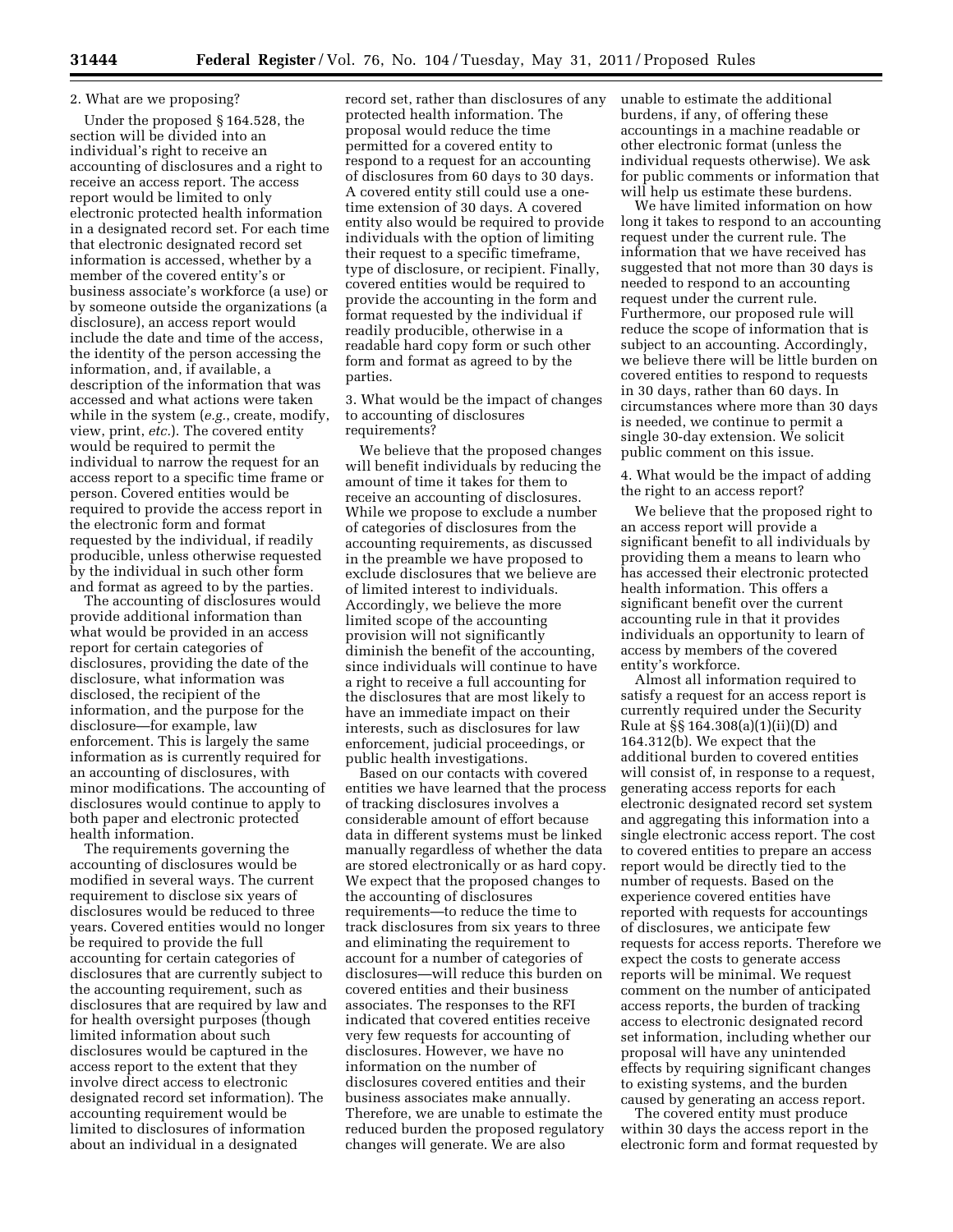the individual, if readily producible, unless the individual requests another mutually agreed upon format. We thus also request comment on the additional burden, if any, of providing electronic access reports (either in machine readable or other electronic format).

Some covered entities' systems may log a user ID but not a name, in which case there will be a burden on the covered entity to convert the identifier into a user name. The requirement to include in the access report information about users' actions while within the system and what information was accessed should create minimal burden since we only propose to require the inclusion of this information if it is available in the access logs.

The provision permitting individuals to limit their requests to a time period or person may limit the burden to produce an access report. Yet, modifying a standard report may require additional programming which would increase burden on the covered entity and business associates. We solicit comment on the effects of this provision.

#### 5. What alternatives did we consider?

In light of the language of section 13405(c), we considered applying the access report requirements to only disclosures for treatment, payment, and health care operations through an EHR. We chose to expand the requirements for access reports to all electronic designated record set information because we believe that all such systems should be capable of logging access. We also believed that limiting the rule to EHR systems would lead to confusion among covered entities, business associates, and individuals regarding which systems were subject to the accounting provision. We chose to include uses, in addition to disclosures, because we believe that individuals have an interest in learning of access to their information by members of a covered entity's and business associate's workforces, and because it may be difficult for covered entities and business associates to distinguish between uses and disclosures through the use of automated systems.

We also considered requiring access reports to include the purpose of the disclosure. However, we believed the burden of collecting such information significantly outweighed the interests of most individuals in learning of such information, especially with respect to older EHR systems (where the burden of modifying systems may be highest). We will continue to reassess this option and to work with ONC to evaluate whether information about the purpose of

disclosures should be part of future standards, such as standards governing electronic health information exchange.

# *C. How much will it cost covered entities to notify individuals of their new privacy rights?*

Covered entities must provide individuals with notices of privacy practices that detail how the covered entity may use and disclose protected health information and individuals' rights with respect to their own health information. Beginning on January 1, 2013, individuals would have the right to receive a report of who accessed their electronic protected health information that covers a three-year period from the date of the request. Covered entities would have to revise their privacy notices to reflect this change.

The cost analysis for revising privacy notices is divided into an analysis of provider costs and an analysis of plan and insurer costs. For providers, given that the requirements described in this rule only require modification of one sentence in the notice of privacy practices, we estimate that drafting the updated notices will require approximately one-third of an hour of professional, legal time at approximately \$90 per hour—or \$30 that includes hourly wages of \$60 plus 50 percent.5 The total cost for attorneys for the approximately 669,000 6 health care providers in the U.S. is, therefore, expected to be approximately \$20 million. Pursuant to  $\S 164.520(c)(2)(iv)$ , providers will be required to make the revised notice available upon request on or after the effective date of the revision. We anticipate publishing the final rule in late 2011 which should give providers enough time before the January 1, 2013, and 2014 compliance dates to exhaust current inventories of privacy notices and adequately manage the transition to revised notices. Therefore, we believe that this should not represent any additional burden, with respect to printing and

6We identified 673,324 entities that must prepare and deliver notices of privacy practices that are shown in Table 1 below. This includes 668,757 HIPAA covered entities that are health care providers, including hospitals, nursing facilities, doctor offices, outpatient care centers, medical diagnostic, imaging service, home health service and other ambulatory care service covered entities, medical equipment suppliers, and pharmacies. For the purposes of our calculation, we have rounded this number to 669,000. Table 1 also includes 4,567 health insurance carriers and third party administrators working on behalf of covered health plans. The cost estimates for these entities are addressed later.

distribution, above and beyond the existing requirements to distribute notices of privacy practices. Therefore, the total cost for providers is approximately \$20 million. Because of the uncertainty surrounding the costs for revising privacy notices, we invite public comment on our analysis.

For health plans, we expect the cost of notifying policy holders to be minimal. Pursuant to § 164.520(c)(1)(i)(C), health plans must notify individuals within 60 days of a material change to its notice of privacy practices. Health plans will have until March 2, 2013, at the earliest (60 days after the January 1, 2013, compliance deadline), to notify members of the change to the privacy notice. We expect that this may be done in one of the health plans' annual mailings in order to minimize printing and distribution costs. Additionally, as indicated in Section IV.D., we are considering changes to the Privacy Rule's 60-day notification requirement for health plans, which may further reduce burden. Accordingly, we expect the only costs to be incurred would be for drafting the privacy policy notice revision. The costs should be similar to those for providers; that is, the cost of one third of an hour for an attorney to draft the revision. The cost we estimated would be \$30 for each plan issuer notice. There may also be costs for plan issuers to post the changes on their web sites and to include language describing the changes and referring to the web site in their annual notices of plan changes. However, we believe the costs would be minimal.

With the exception of a few large health plans, most health plans do not self-administer their plans. The majority of plans are administered either by health insurance issuers (approximately 1,000) or by third party administrators that act on their behalf in the capacity as business associates. We identified approximately 3,500 third party administrators acting as business associates for approximately 446,400 ERISA plans identified by the Department of Labor. In addition, the Department of Labor identified 20,300 public non-Federal health plans that may use third party administrators. Almost all of the public and ERISA plans, we believe, employ third party administrators to administer their health plans. While the third party administrators will bear the direct costs of issuing the revised notices of privacy practices, the costs will generally be passed on to the plans that contract with them. Those plans that self-administer their own plans will also incur the costs of issuing the revised notices. We do not

<sup>5</sup>*[http://www.bls.gov/oes/2008/may/](http://www.bls.gov/oes/2008/may/oes231011.htm)  [oes231011.htm](http://www.bls.gov/oes/2008/may/oes231011.htm)* for lawyers. The hourly rate + 50% is intended to account for fringes and overhead in addition to the standard hourly wages.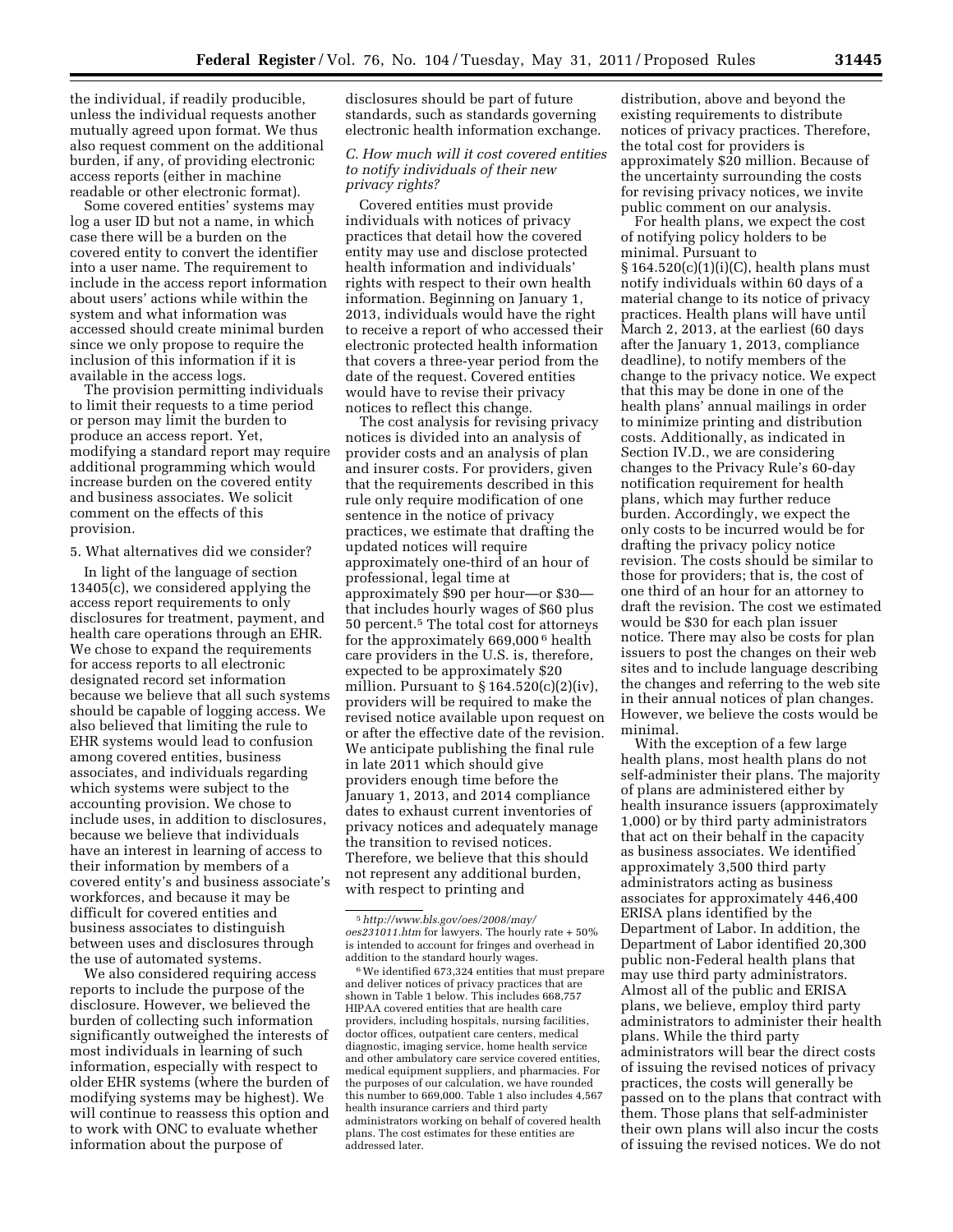know how many plans administer as well as sponsor health plans and invite comments on the number of selfadministered plans; however, unless there were many such plans it would not have much effect on these estimates.

For the approximately 4,500 health insurance issuers and health plan administrators, we anticipate the cost of revising the change in the privacy policy notice to be approximately \$135,000 (4,500 plans x \$30 per draft revision). Although there may be costs associated with notifying enrollees of the change to the notice, we believe the cost should be minimal based on health plans including such notification in

their annual plan update notices. We request public comment on our assumptions and analysis.

The total estimated cost for both providers and health plans to notify individuals and policy holders of changes in their privacy rights is approximately \$20.2 million.

# TABLE 1—NUMBER OF ENTITIES BY NAICS CODE 1

| <b>NAICS</b>          | Providers/Suppliers                                                                                                                                                                                                                                                                     |         |  |
|-----------------------|-----------------------------------------------------------------------------------------------------------------------------------------------------------------------------------------------------------------------------------------------------------------------------------------|---------|--|
|                       | Hospitals (General Medical and Surgical, Psychiatric, Substance Abuse, Other Specialty)                                                                                                                                                                                                 | 4,060   |  |
|                       | Nursing Facilities (Nursing Care Facilities, Residential Mental Retardation Facilities, Residential<br>Mental Health and Substance Abuse Facilities, Community Care Facilities for the Elderly, Con-<br>tinuing Care Retirement Communities).                                           | 34.400  |  |
| 6211-6213             | Office of MDs, DOs, Mental Health Practitioners, Dentists, PT, OT, ST, Audiologists                                                                                                                                                                                                     | 419,286 |  |
| 6214                  | Outpatient Care Centers (Family Planning Centers, Outpatient Mental Health and Drug Abuse Cen-<br>ters, Other Outpatient Health Centers, HMO Medical Centers, Kidney Dialysis Centers, Free-<br>standing Ambulatory Surgical and Emergency Centers, All Other Outpatient Care Centers). | 13.962  |  |
| 6215                  |                                                                                                                                                                                                                                                                                         | 7.879   |  |
| 6216                  |                                                                                                                                                                                                                                                                                         | 15,329  |  |
| 6219                  |                                                                                                                                                                                                                                                                                         | 5,879   |  |
| n/a                   |                                                                                                                                                                                                                                                                                         | 107,567 |  |
| 4611                  |                                                                                                                                                                                                                                                                                         | 60,395  |  |
| 524114                |                                                                                                                                                                                                                                                                                         | 1,045   |  |
| 524292                |                                                                                                                                                                                                                                                                                         | 3,522   |  |
| <b>Total Entities</b> |                                                                                                                                                                                                                                                                                         | 673.324 |  |

1Office of Advocacy, Small Business Administration, *http://www.sba.gov/advo/research/data.html*[.](http://www.sba.gov/advo/research/data.html) 2 Centers for Medicare and Medicaid Service covered entities.

3The National Association of Chain Drug Stores.

#### *D. Regulatory Flexibility Analysis*

The Regulatory Flexibility Act requires agencies that issue a proposed rule to analyze and consider options for reducing regulatory burden if the regulation will impose a significant burden on a substantial number of small entities. The Act requires the head of the agency to either certify that the rule would not impose such a burden or perform a regulatory flexibility analysis and consider alternatives to lessen the burden.

The proposed rule would have an impact on covered health care providers, health insurance issuers, and third party administrators acting on behalf of health plans, which we estimate to be 673,324. Of the approximately \$20.2 million in costs we are able to identify, the private sector will incur approximately 100 percent of the costs, or \$20.2 million. The average cost per covered entity is therefore approximately \$30. We do not view this as a significant burden. We note that the 3,500 third party administrators included in this calculation serve as business associates to the approximately 446,000 ERISA plans, most of which are small entities. We have no information on how many of these plans selfadminister, and we request any data the public may provide on this question.

Based on the relatively small cost per covered entity, the Secretary certifies that the proposed rule would not have a significant impact on a substantial number of small entities. However, because we are not certain of all the costs this rule may impose or the exact number of small health insurers or third party administrators, we welcome comments that may further inform our analysis.

#### **VII. Collection of Information Requirements**

Under the Paperwork Reduction Act of 1995 (PRA), agencies are required to provide a 60-day notice in the Federal Register and solicit public comment before a collection of information requirement is submitted to the Office of Management and Budget (OMB) for review and approval. In order to fairly evaluate whether an information collection should be approved by OMB, section 3506(c)(2)(A) of the PRA requires that we solicit comment on the following issues:

a. Whether the information collection is necessary and useful to carry out the proper functions of the agency;

b. The accuracy of the agency's estimate of the information collection burden;

c. The quality, utility, and clarity of the information to be collected; and

d. Recommendations to minimize the information collection burden on the affected public, including automated collection techniques.

Under the PRA, the time, effort, and financial resources necessary to meet the information collection requirements referenced in this section are to be considered. We explicitly seek, and will consider, public comment on our assumptions as they relate to the PRA requirements summarized in this section. To comment on this collection of information or to obtain copies of the supporting statement and any related forms for the proposed paperwork collections referenced above, e-mail your comment or request, including your address and phone number, to *[sherette.funncoleman@hhs.gov,](mailto:sherette.funncoleman@hhs.gov)* or call the Reports Clearance Office on (202) 690–6162. Written comments and recommendations for the proposed information collections must be directed to the OS Paperwork Clearance Officer at the above e-mail address within 60 days.

#### 1. Abstract

Section 13405(c) of the HITECH Act requires the Secretary to promulgate regulations to require covered entities to account for disclosures to carry out treatment, payment, and health care operations through an EHR. In this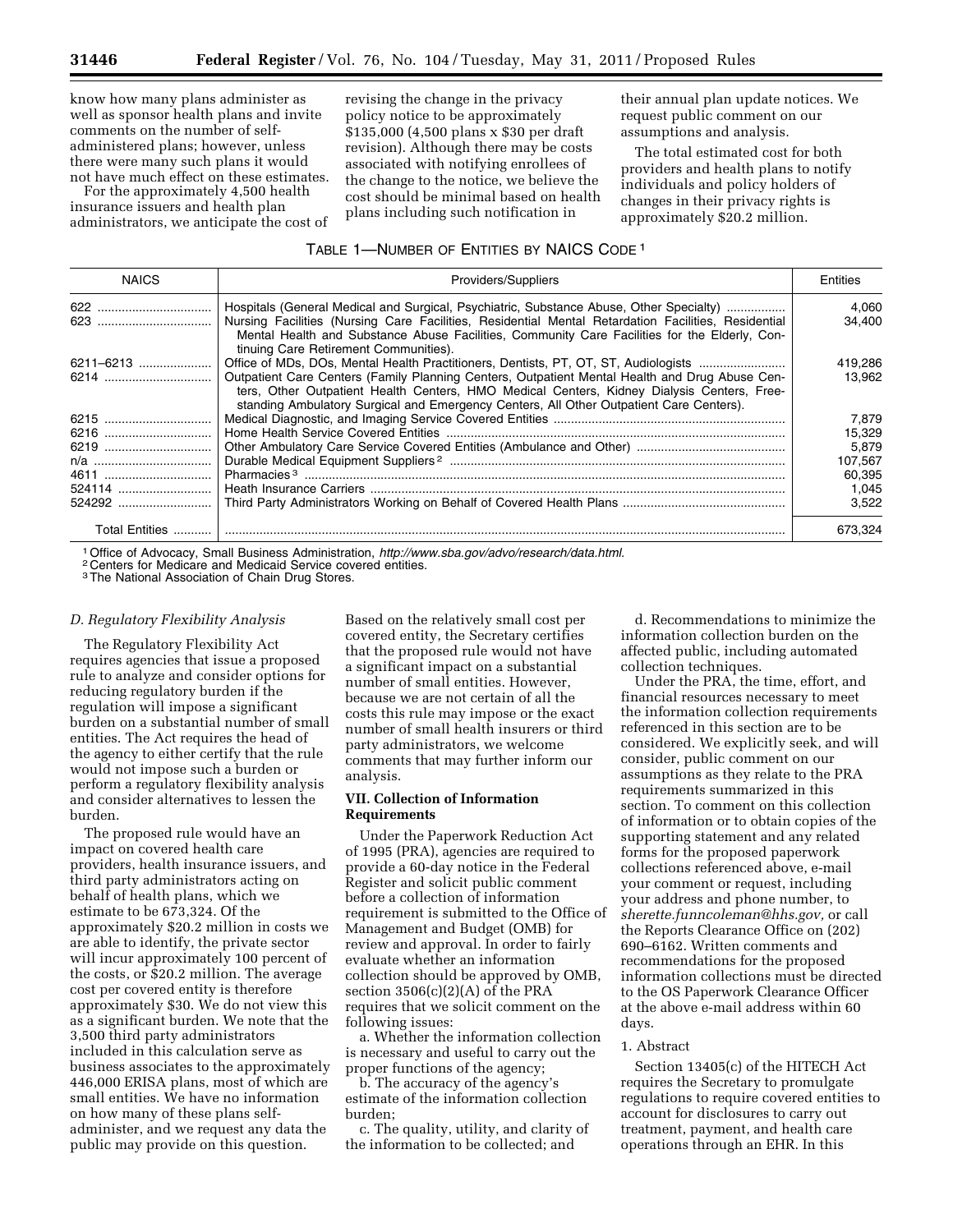notice of proposed rulemaking, we propose to implement modifications that are partly required by section 13405(c) of the HITECH Act and partly based on our general authority under HIPAA by requiring covered entities to provide an individual with an access report upon request that includes information about each time that electronic protected health information in a designated record set is accessed. We also propose, based on our general authority under HIPAA, to modify the existing right to an accounting of disclosures to improve the effectiveness and workability of the provision. We seek public comment on our proposals.

We anticipate that the paperwork burdens on covered entities to comply with this proposed rule will include revising notices of privacy practices and providing accounting of disclosures and access reports to individuals upon request. The estimated annualized burden table below was developed using the same estimates and workload assumptions in the impact statement in the section regarding Executive Orders 12866 and 13563, above.

We propose to require covered entities and business associates to maintain the information necessary to generate accountings of disclosures and access reports for three years. With respect to accountings of disclosures, this is a shortening of the retention period and therefore should reduce their information collection burden. With respect to access reports, covered entities and business associates should already be collecting and retaining this information in accordance with their obligations under the Security Rule and their business associate agreements, and furthermore should be collecting and maintaining access logs as part of their usual and customary business.

2. Estimated Annualized Burden Hours

| Section | Type of respondent                                                                  | Number of<br>respondents | Number of<br>responses per<br>respondent | Average<br>burden hours<br>per response | Total burden<br>hours |
|---------|-------------------------------------------------------------------------------------|--------------------------|------------------------------------------|-----------------------------------------|-----------------------|
| 164.520 | Revision of Notice of Privacy Prac-<br>tices for Protected Health Infor-<br>mation. | 673.324                  |                                          | 30/60                                   | 336.662               |
| Total   |                                                                                     |                          |                                          |                                         | 336,662               |

#### **List of Subjects in 45 CFR Part 164**

Administrative practice and procedure, Computer technology, Electronic information system, Electronic transactions, Employer benefit plan, Health, Health care, Health facilities, Health insurance, Health records, Hospitals, Medicaid, Medical research, Medicare, Privacy, Reporting and record keeping requirements, Security.

For the reasons set forth in the preamble, the Department proposes to amend 45 CFR Subtitle A, Subchapter C, part 164, as set forth below:

#### **PART 164—SECURITY AND PRIVACY**

1. The authority citation for part 164 is revised to read as follows:

**Authority:** 42 U.S.C. 1302(a); 42 U.S.C. 1320d–1320d–9; sec. 264, Pub. L. 104–191, 110 Stat. 2033–2034 (42 U.S.C. 1320– 2(note)); and secs. 13400—13424, Pub. L. 111–5, 123 Stat. 258–279.

2. Amend § 164.520 to revise paragraph (b)(1)(iv)(E) as follows:

# **§ 164.520 Notice of privacy practices for protected health information.**

\* \* \* \* \* (b)  $* * * *$  $(iv) * * * *$ 

(E) The right to receive an accounting of disclosures of protected health information and an access report as provided by § 164.528; and

 $\star$   $\star$   $\star$ 

3. Revise § 164.528 to read as follows:

#### **§ 164.528 Accounting of disclosures of protected health information and access report.**

(a)(1) *Standard: Right to an accounting of disclosures of protected health information.* (i) Except as provided in paragraph (a)(1)(ii) of this section, an individual has the right to a written accounting of the following disclosures of protected health information about the individual in a designated record set by a covered entity or business associate made in the three years prior to the date on which the accounting is requested:

(A) Disclosures not permitted by this subpart, unless the individual has received notification of the impermissible disclosure pursuant to § 164.404;

(B) For public health activities as provided in § 164.512(b), except disclosures to report child abuse or neglect pursuant to § 164.512(b)(1)(ii);

(C) For judicial and administrative proceedings as provided in § 164.512(e);

(D) For law enforcement purposes as provided in § 164.512(f);

(E) To avert a serious threat to health or safety as provided in § 164.512(j);

(F) For military and veterans activities, the Department of State's medical suitability determinations, and government programs providing public benefits as provided in § 164.512(k)(1), (4), and (6); and

(G) For workers' compensation as provided in § 164.512(l).

(ii) A covered entity need not account for a disclosure under paragraph (a)(1)(i) of this section if it also is required by

law, unless such disclosure falls under paragraphs  $(a)(1)(i)(C)$  or  $(D)$ .

(2) *Implementation specification: Content of the accounting.* (i) The accounting must include for each disclosure:

(A)(*1*) The date, if known; or if not, the approximate date or period of time during which the disclosure occurred which, at a minimum, shall include the month and year or a description of when the disclosure occurred from which an individual can readily determine the month and year of the disclosure; or

(*2*) For multiple disclosures to the same recipient for a single purpose, the dates, as described in paragraph (a)(2)(i)(A)(*1*) of this section, of the first disclosure and the last disclosure in the accounting period.

(B) The name of the entity or natural person who received the protected health information and, if known, the address of such entity or person, except when such information constitutes protected health information about another individual, in which case a description such as ''another patient,'' ''another enrollee,'' or similar language must be included;

(C) A brief description of the type of protected health information disclosed; and

(D) A brief description of the purpose of the disclosure that reasonably informs the individual of the basis for the disclosure or, in lieu of such description, a copy of a written request for a disclosure under § 164.512, if any.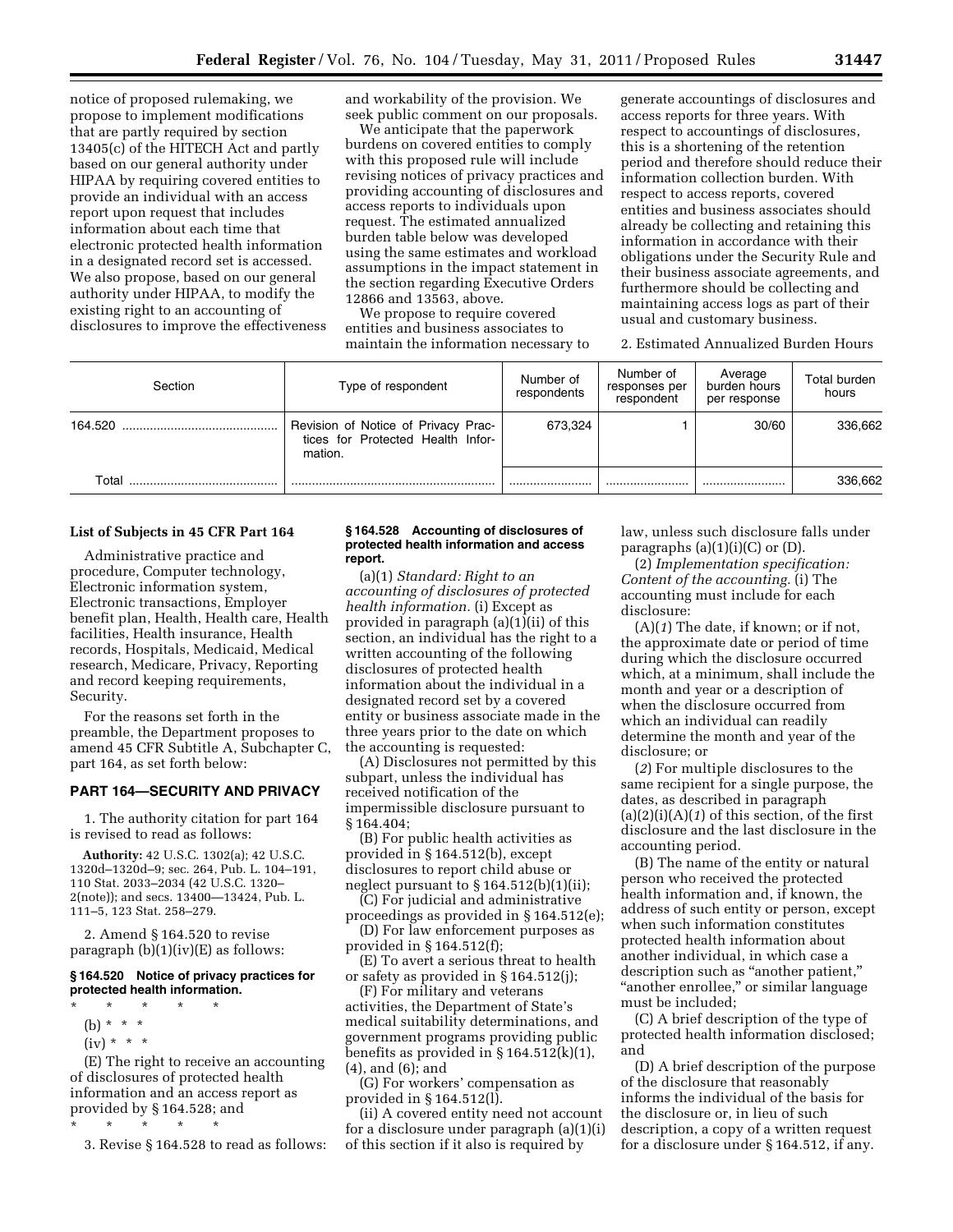(ii) The covered entity shall provide the individual with the option to limit the accounting of disclosures to a specific time period, type of disclosure, or recipient.

(3) *Implementation specification: Provision of the accounting.* (i) The covered entity must act on the individual's request for an accounting no later than 30 days after receipt of such a request, as follows.

(A) The covered entity must provide the individual with the accounting requested; or

(B) If the covered entity is unable to provide the accounting within the time required by paragraph (a)(3)(i) of this section, the covered entity may extend the time to provide the accounting by no more than 30 days, provided that:

(*1*) The covered entity, within the time limit set by paragraph (a)(3)(i) of this section, provides the individual with a written statement of the reasons for the delay and the date by which the covered entity will provide the accounting; and

(*2*) The covered entity may have only one such extension of time for action on a request for an accounting.

(ii) The covered entity must provide the accounting in the form and format requested by the individual, if it is readily producible in such form and format; or, if not, in a readable hard copy form or such other form and format as agreed to by the covered entity and the individual.

(iii)(A) The covered entity must provide the first accounting to an individual in any 12-month period without charge and inform the individual at the time of the request that there may be a fee for each subsequent request for an accounting by the individual within the 12-month period.

(B) The covered entity may impose a reasonable, cost-based fee for each subsequent request for an accounting by the same individual within the 12 month period, provided that the covered entity informs the individual of the fee at the time of the subsequent request and provides the individual with an opportunity to withdraw or modify the request for a subsequent accounting in order to avoid or reduce the fee.

(iv) The covered entity may require individuals to make requests for an accounting in writing provided that it informs individuals of such a requirement.

(4) *Implementation specification: Law enforcement delay.* (i) If a law enforcement official states to a covered entity that providing an accounting to an individual of disclosures to the law enforcement official would be reasonably likely to impede the law

enforcement agency's activities, the covered entity shall:

(A) If the statement is in writing and specifies the time for which a delay is required, delay providing the individual with an accounting of disclosures for such purposes for the time period specified; or

(B) If the statement is made orally, document the statement, including the identity of the official making the statement, and delay providing the individual with an accounting of disclosures for such purposes temporarily and no longer than 30 days from the date of the oral statement unless a written statement as described in paragraph  $(a)(4)(i)(A)$  of this section is received during that time.

(ii) The covered entity shall account for all other disclosures in accordance with paragraph (a) of this section and shall supplement the accounting with information about the disclosures to law enforcement upon expiration of the requested law enforcement delay.

(5) *Implementation specification: Documentation.* (i) Notwithstanding § 164.530(j)(2), for each disclosure that is subject to the accounting requirements of this section, a covered entity or business associate must retain the information required to be included in an accounting under this section for three years from the date of the disclosure.

(ii) A covered entity must document the following and retain the documentation as required by § 164.530(j):

(A) A copy of the written accounting that is provided to the individual under this section; and

(B) The titles of the persons or offices responsible for receiving and processing requests for an accounting by individuals.

(b)(1) *Standard: Right to an access report.* An individual has a right to receive a written access report that indicates who has accessed protected health information about the individual in an electronic designated record set maintained by a covered entity or business associate for up to three years prior to the date on which the access report is requested.

(2) *Implementation specification: Content of the access report.* (i) The covered entity must provide the individual with an access report that includes the following:

(A) Date of access;

(B) Time of access;

(C) Name of natural person, if available, otherwise name of entity accessing the electronic designated record set;

(D) Description of what information was accessed, if available; and

(E) Description of action by the user, if available, e.g., "create," "modify," "access," or "delete."

(ii) The covered entity shall provide the individual with the option to limit the access report to a specific date, time period, or person. The covered entity may provide the individual with the option to limit the access report to a specific organization, such as the covered entity or a specific business associate.

(iii) The covered entity must provide the access report in a format that is understandable to the individual.

(3) *Implementation specification: Provision of the access report.* 

(i) The covered entity must act on the individual's request for an access report no later than 30 days after receipt of such a request, as follows.

(A) The covered entity must provide the individual with the access report requested; or

(B) If the covered entity is unable to provide the access report within the time required by paragraph (b)(3)(i) of this section, the covered entity may extend the time to provide the accounting by no more than 30 days, provided that:

(*1*) The covered entity, within the time limit set by paragraph (b)(3)(i) of this section, provides the individual with a written statement of the reasons for the delay and the date by which the covered entity will provide the access report; and

(*2*) The covered entity may have only one such extension of time for action on a request for an access report.

(ii) The covered entity must provide the individual with the access report in a machine readable or other electronic form and format requested by the individual, if it is readily producible in such form and format; or, if not, in a readable electronic form and format as agreed to by the covered entity and the individual. If the individual requests the access report in hard copy form, the covered entity must provide the individual with the access report in a readable hard copy form. For purposes of this paragraph, machine readable data is digital information stored in a standard format enabling the information to be processed and analyzed by computer.

(iii)(A) The covered entity must provide the first access report to an individual in any 12-month period without charge and inform the individual at the time of the request that there may be a fee for each subsequent request for an access report by the individual within the 12-month period.